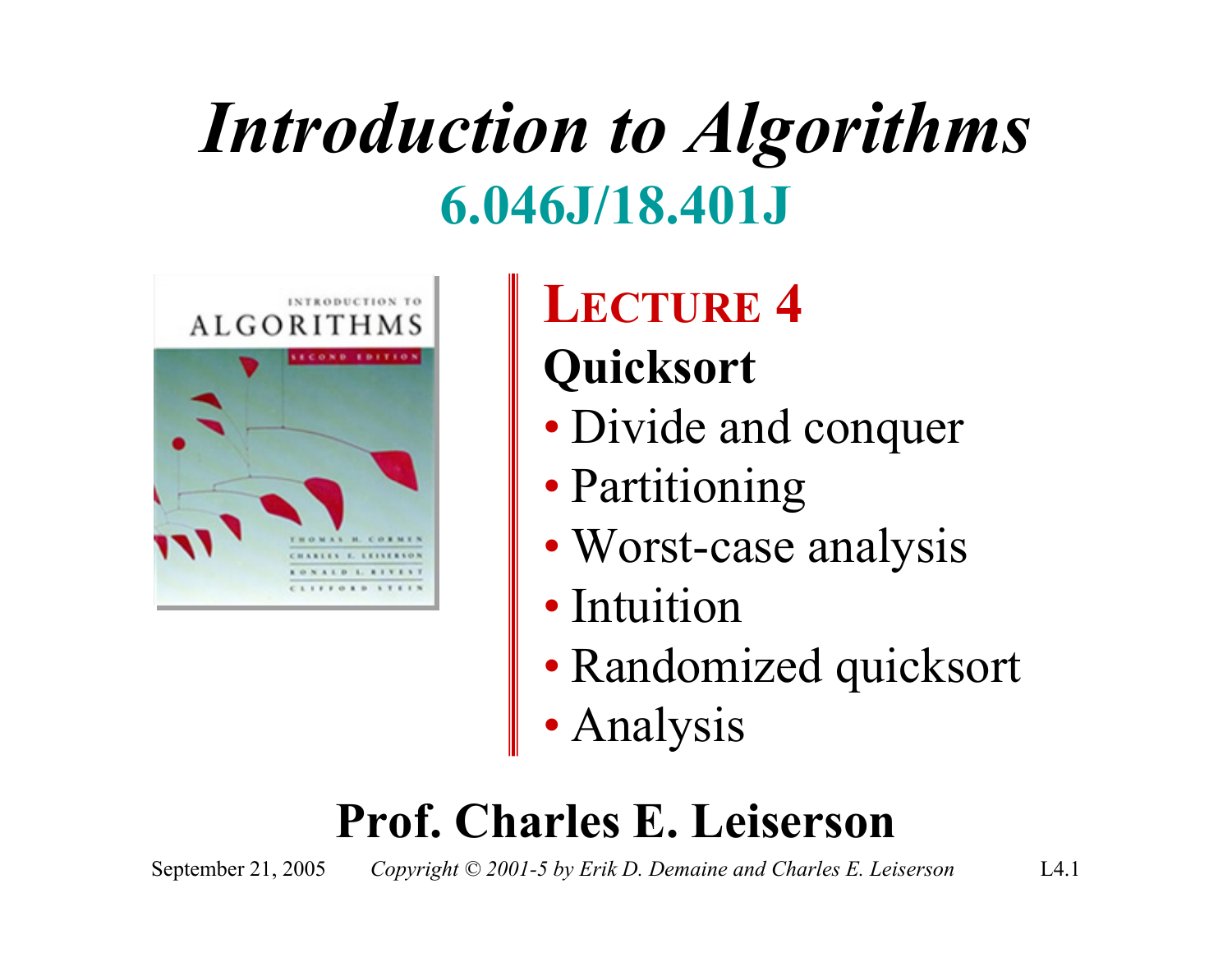

## **Quicksort**

- Proposed by C.A.R. Hoare in 1962.
- Divide-and-conquer algorithm.
- Sorts "in place" (like insertion sort, but not like merge sort).
- Very practical (with tuning).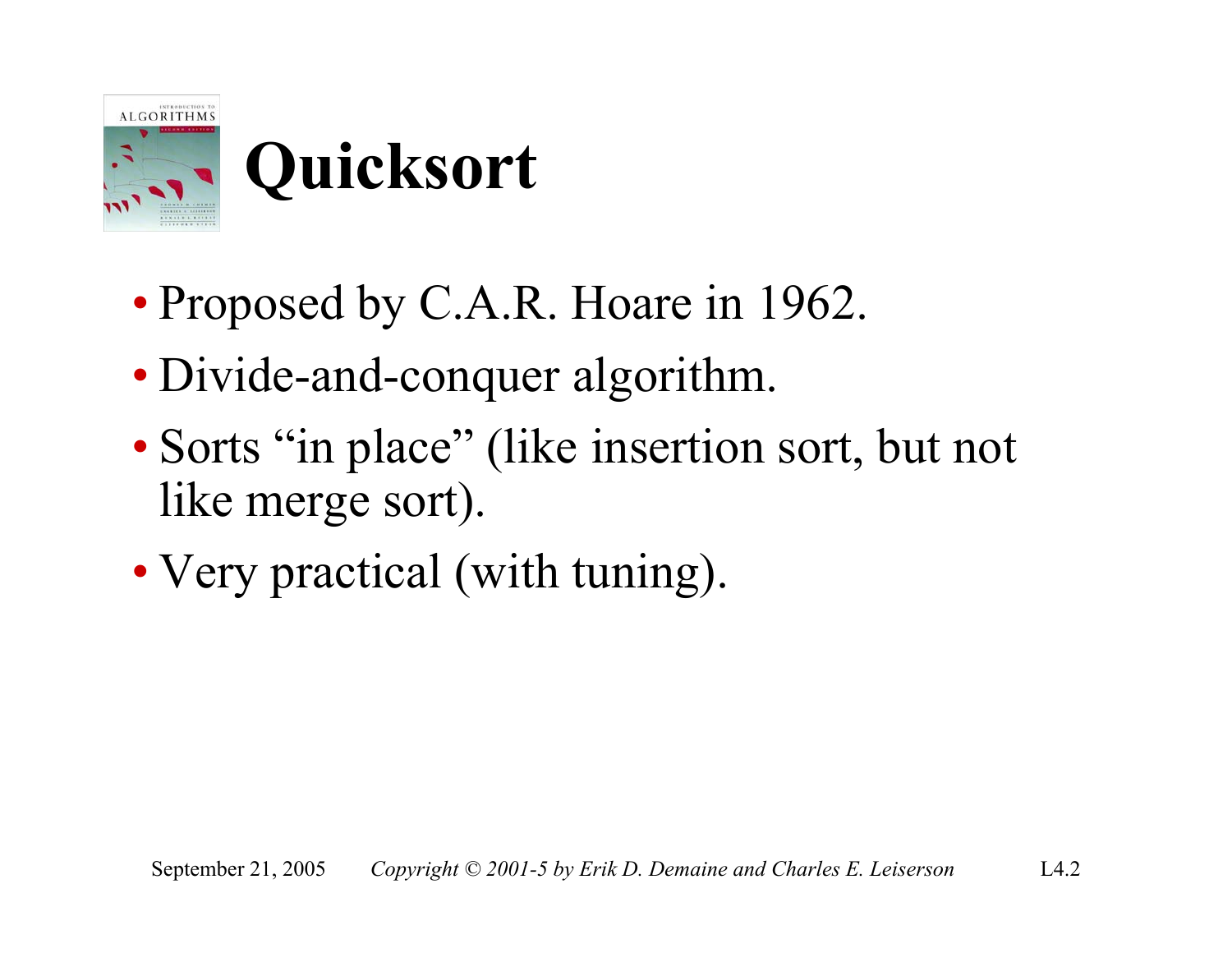

# **Divide and conquer**

Quicksort an *n*-element array:

*1. Divide:* Partition the array into two subarrays around a *pivot <sup>x</sup>* such that elements in lower subarray  $\leq x \leq$  elements in upper subarray.



*2. Conquer:* Recursively sort the two subarrays. *3. Combine:* Trivial.

#### **Key:** *Linear-time partitioning subroutine.*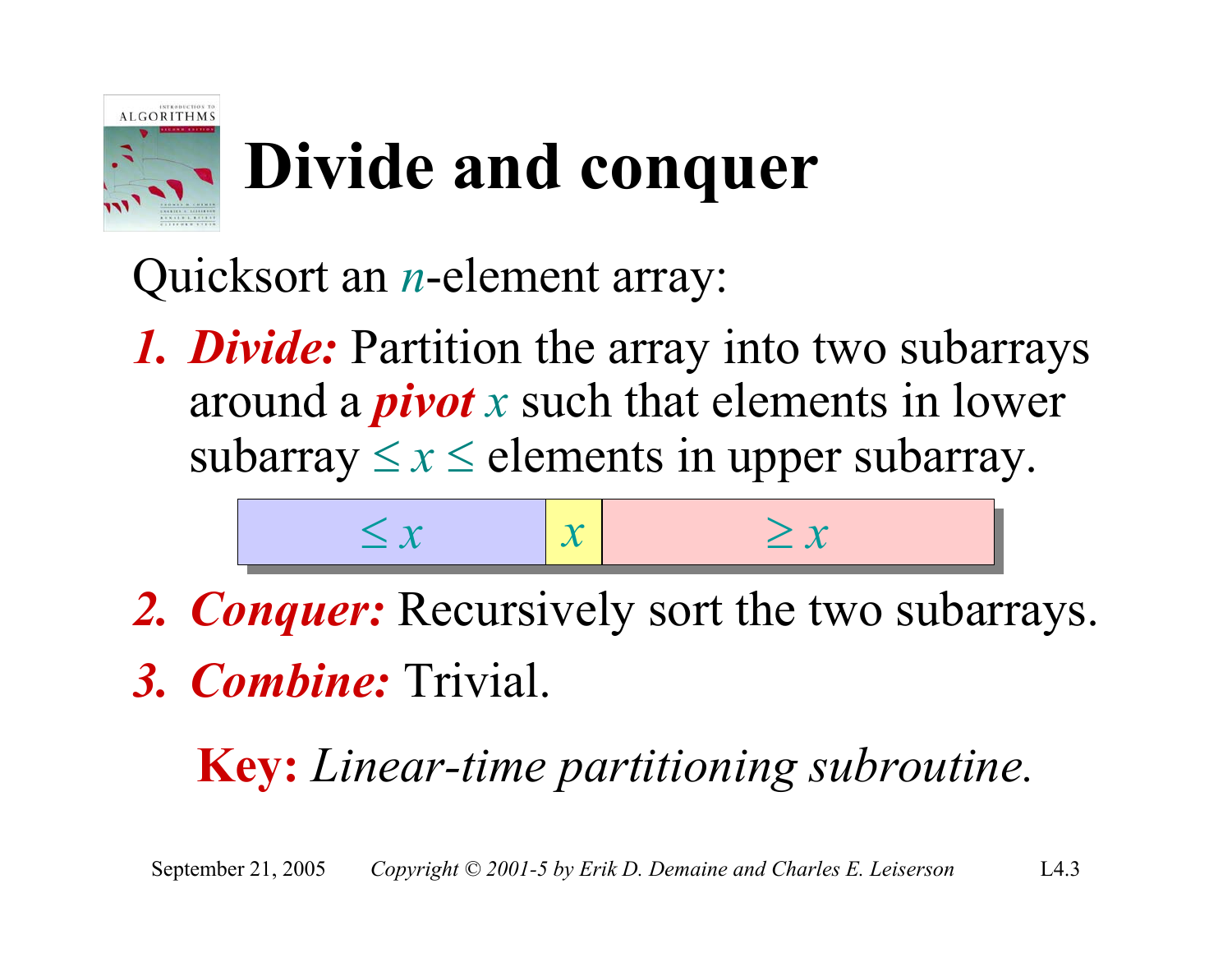

# **Partitioning subroutine**

#### Running time Running time <sup>=</sup>*O*(*n*) for *<sup>n</sup>* <sup>=</sup>*O*(*n*) for *<sup>n</sup>* elements. elements.  $PARTITION(A, p, q) \triangleright A[p, q]$  $x \leftarrow A[p]$   $\triangleright$  pivot =  $A[p]$ *i* ← *p* for  $j \leftarrow p+1$  to  $q$ **do if**  $A[j] \leq x$ **then**  $i \leftarrow i + 1$ exchange  $A[i] \leftrightarrow A[j]$ exchange  $A[p] \leftrightarrow A[i]$ **return** *i*

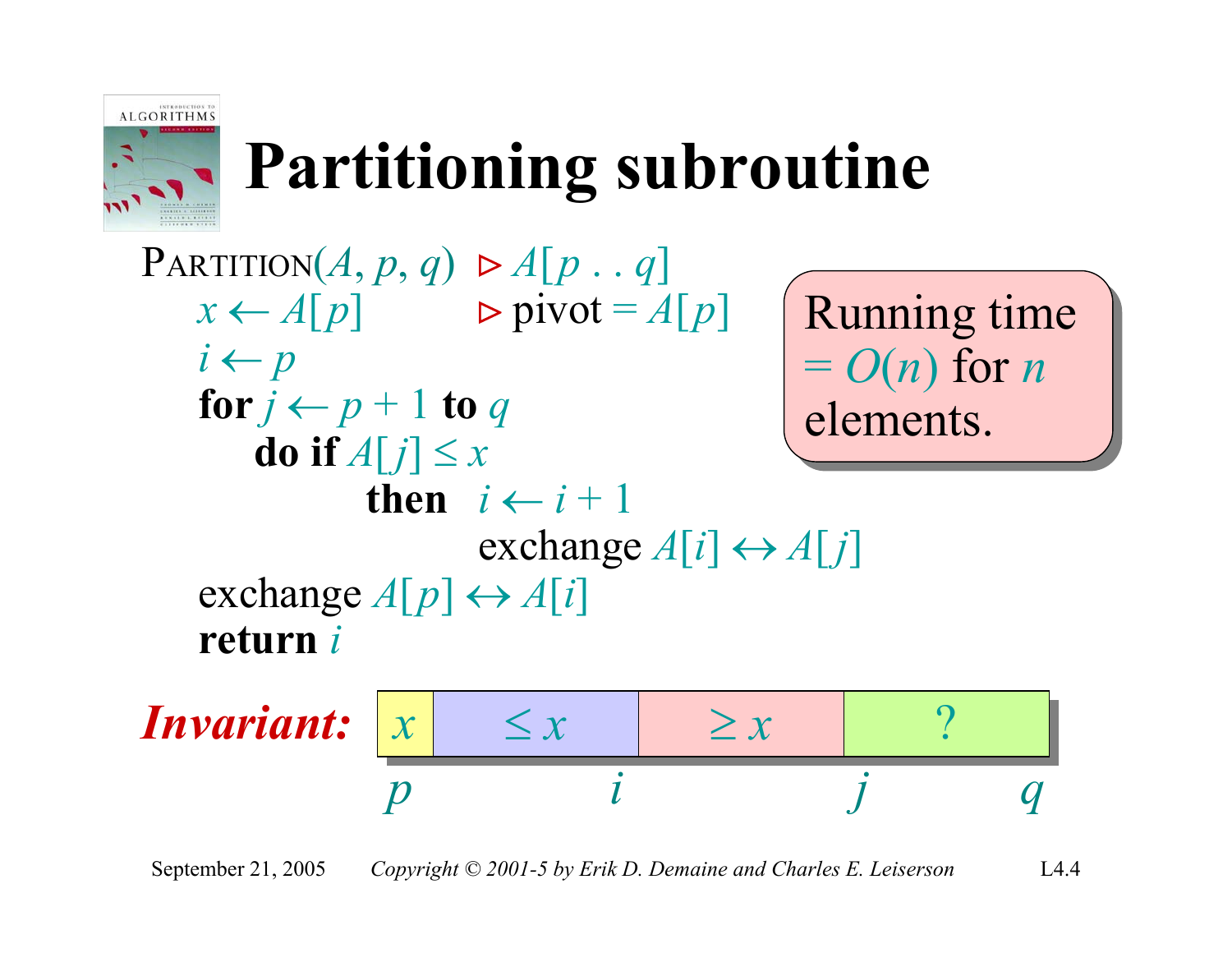

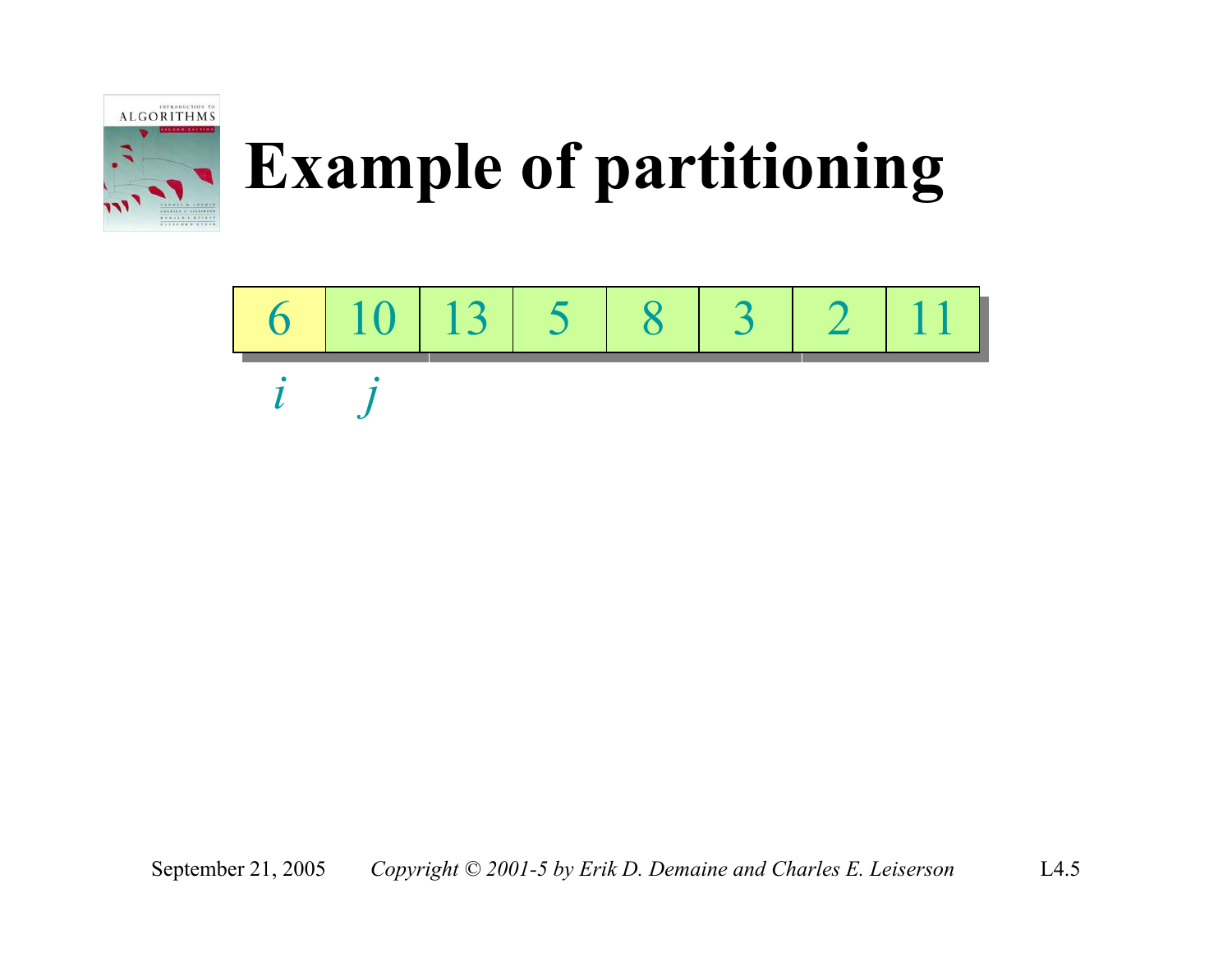

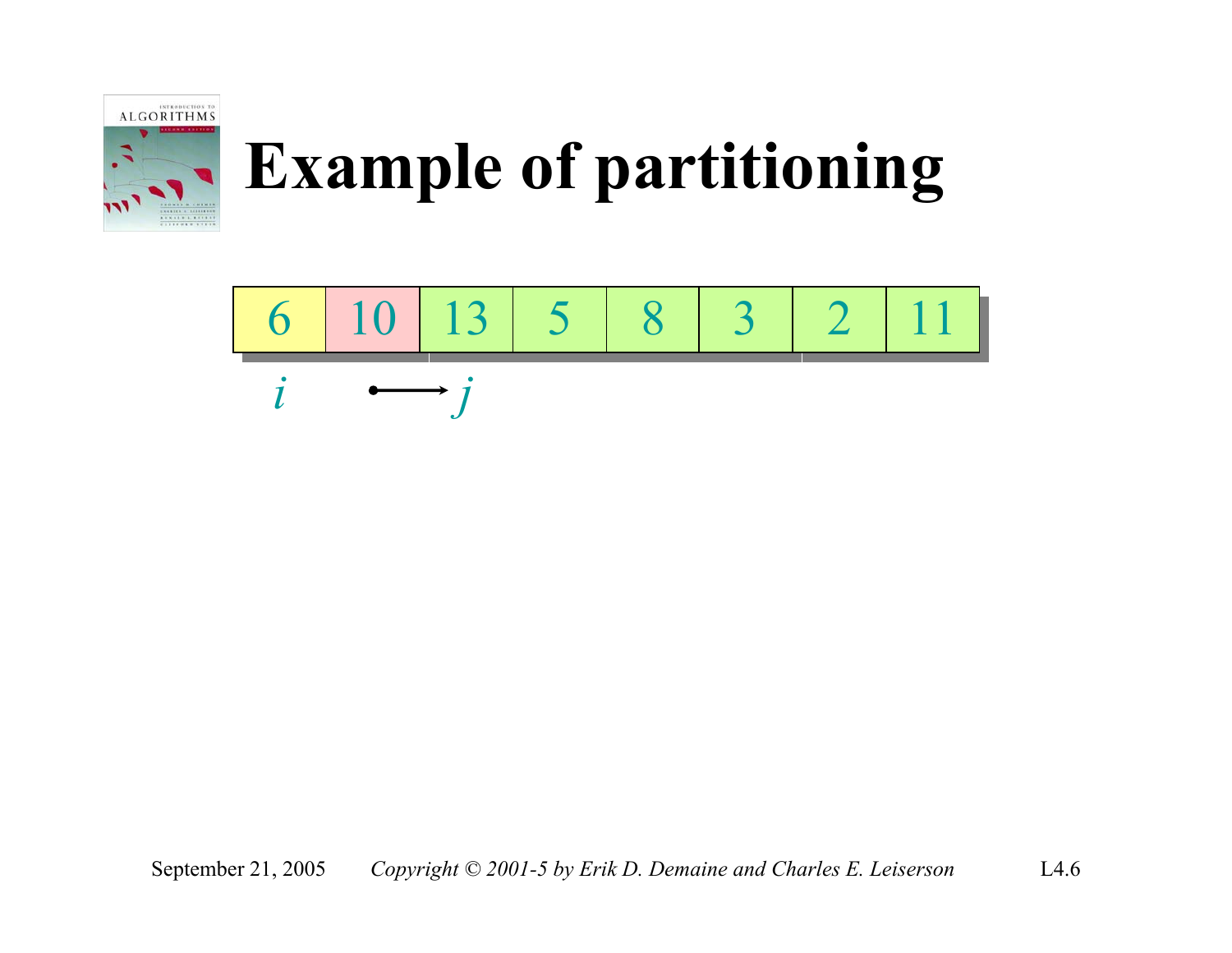

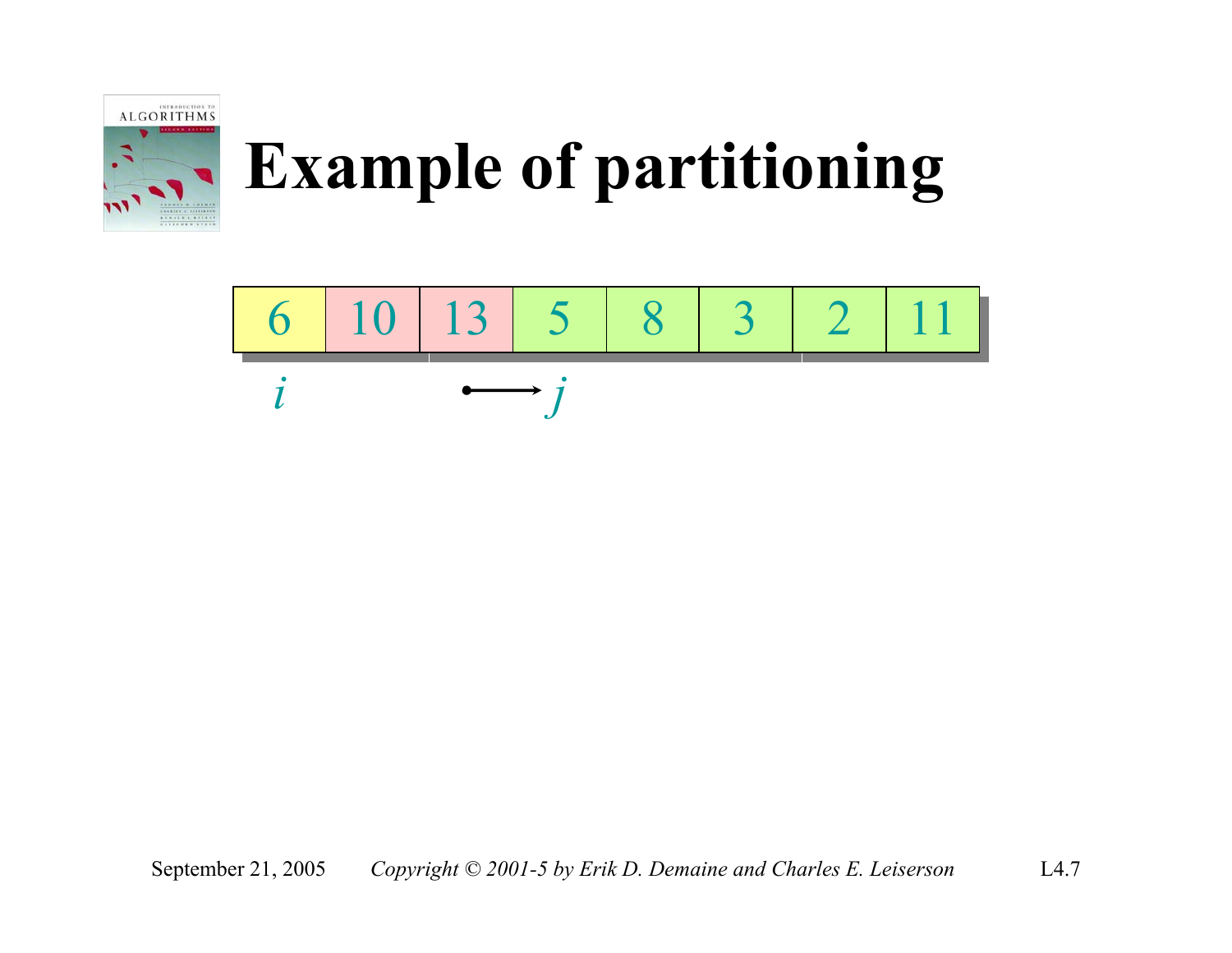

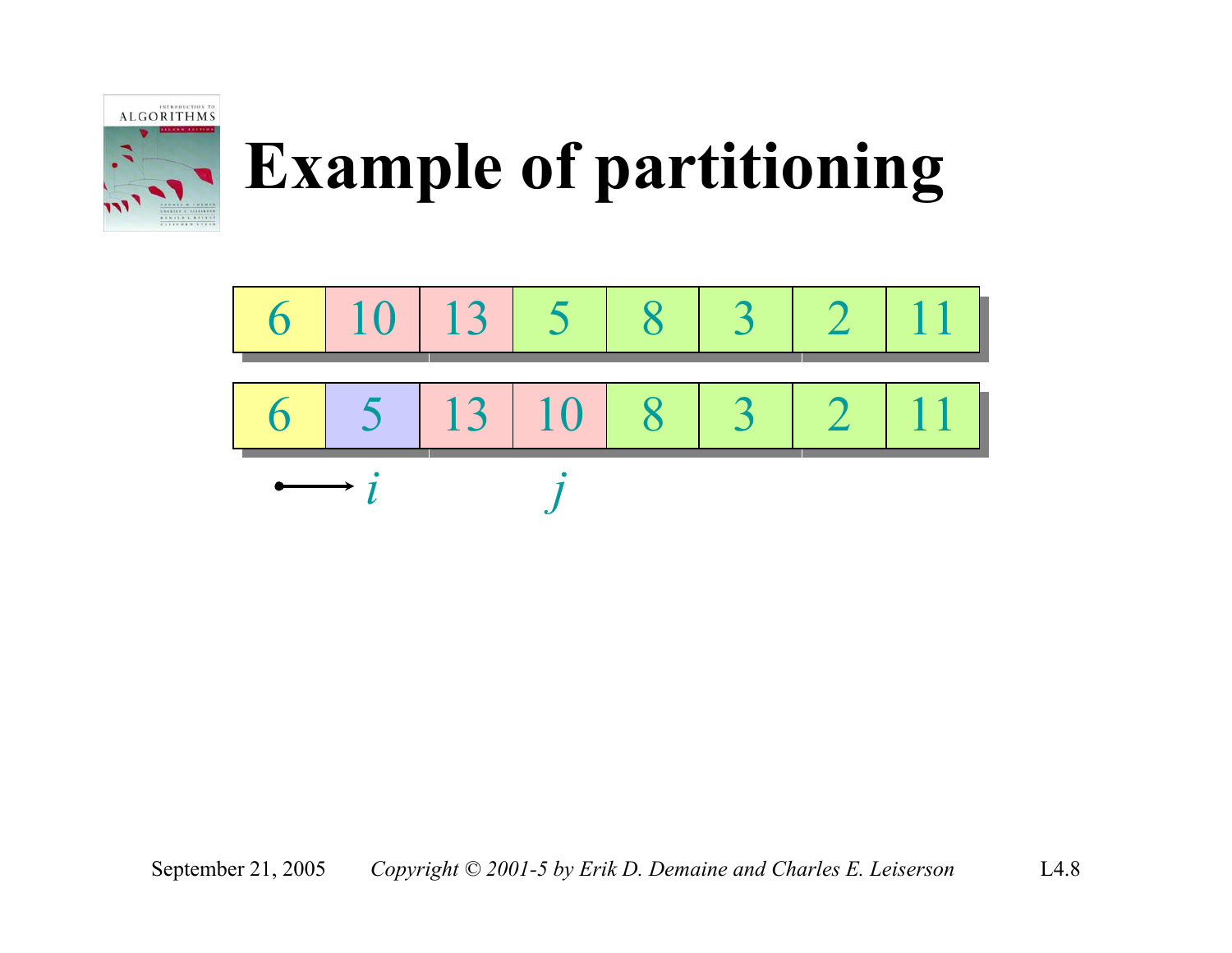

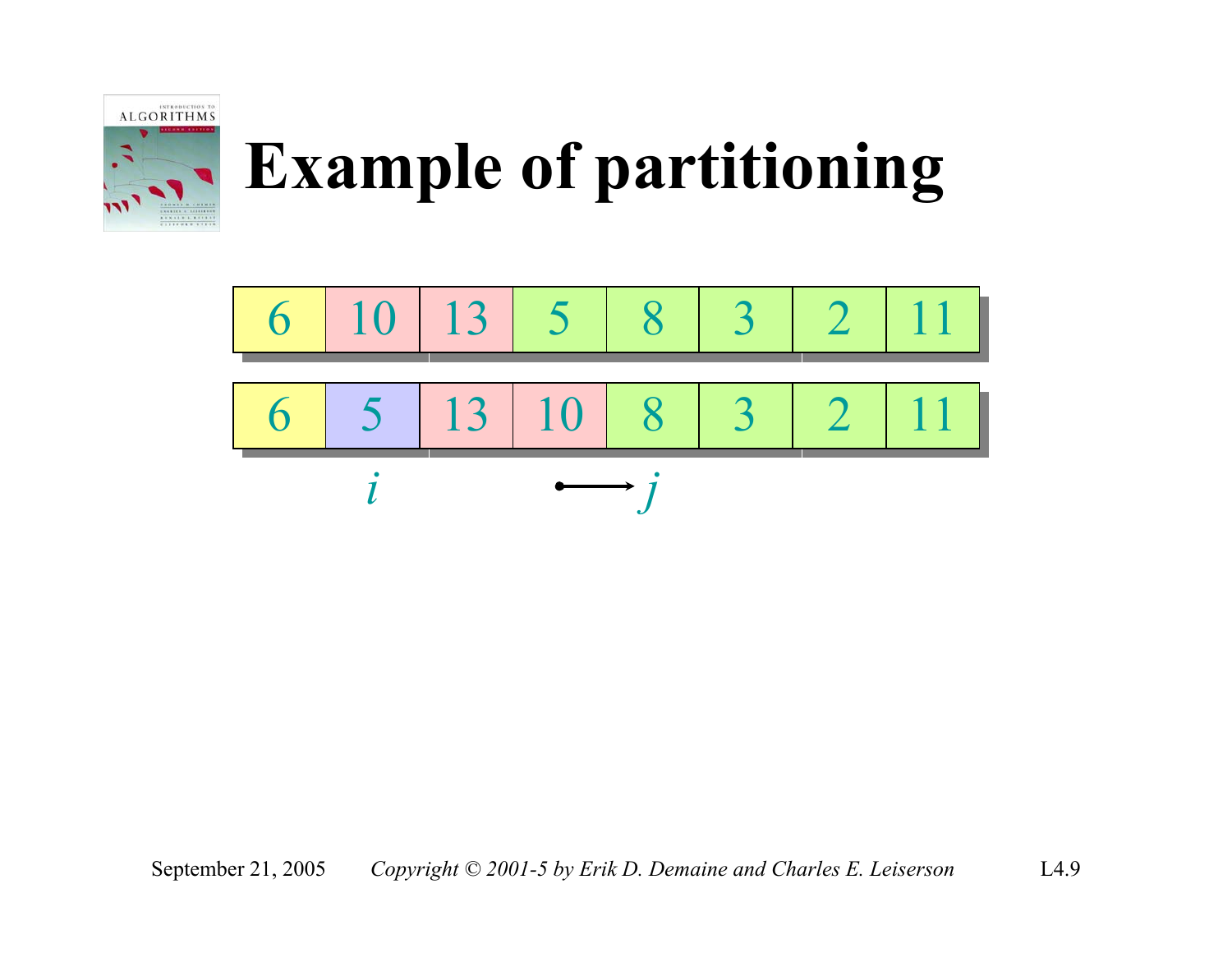

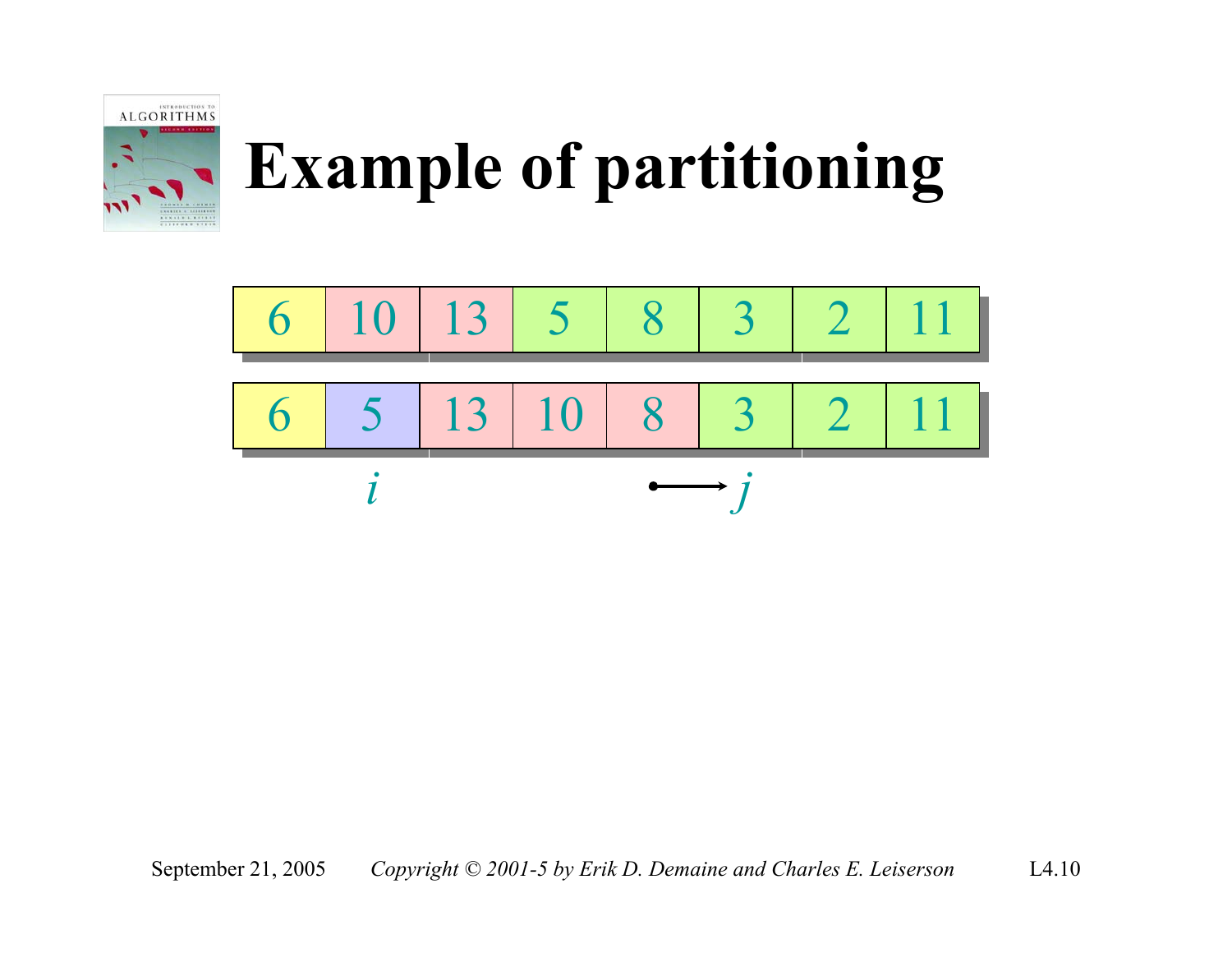

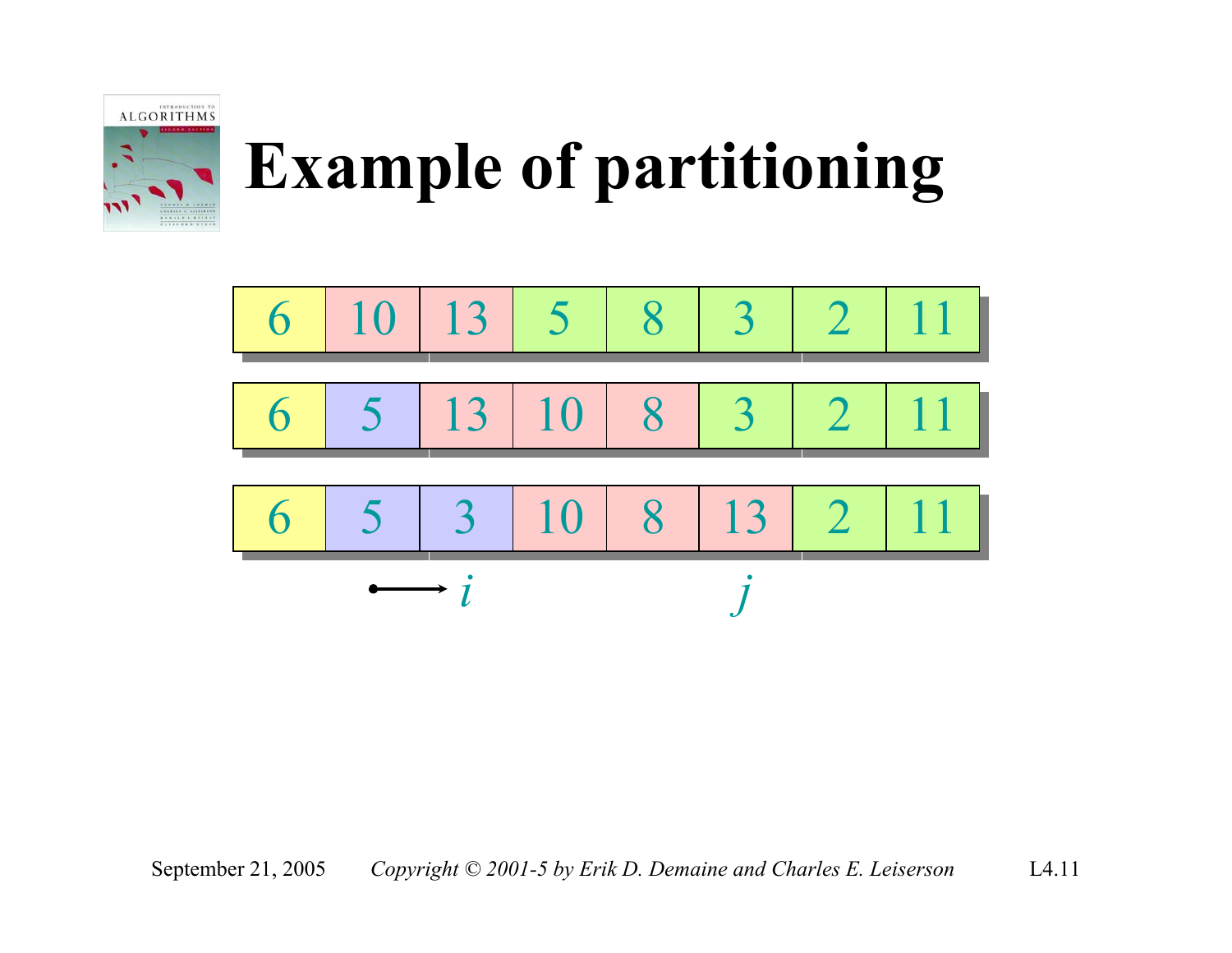

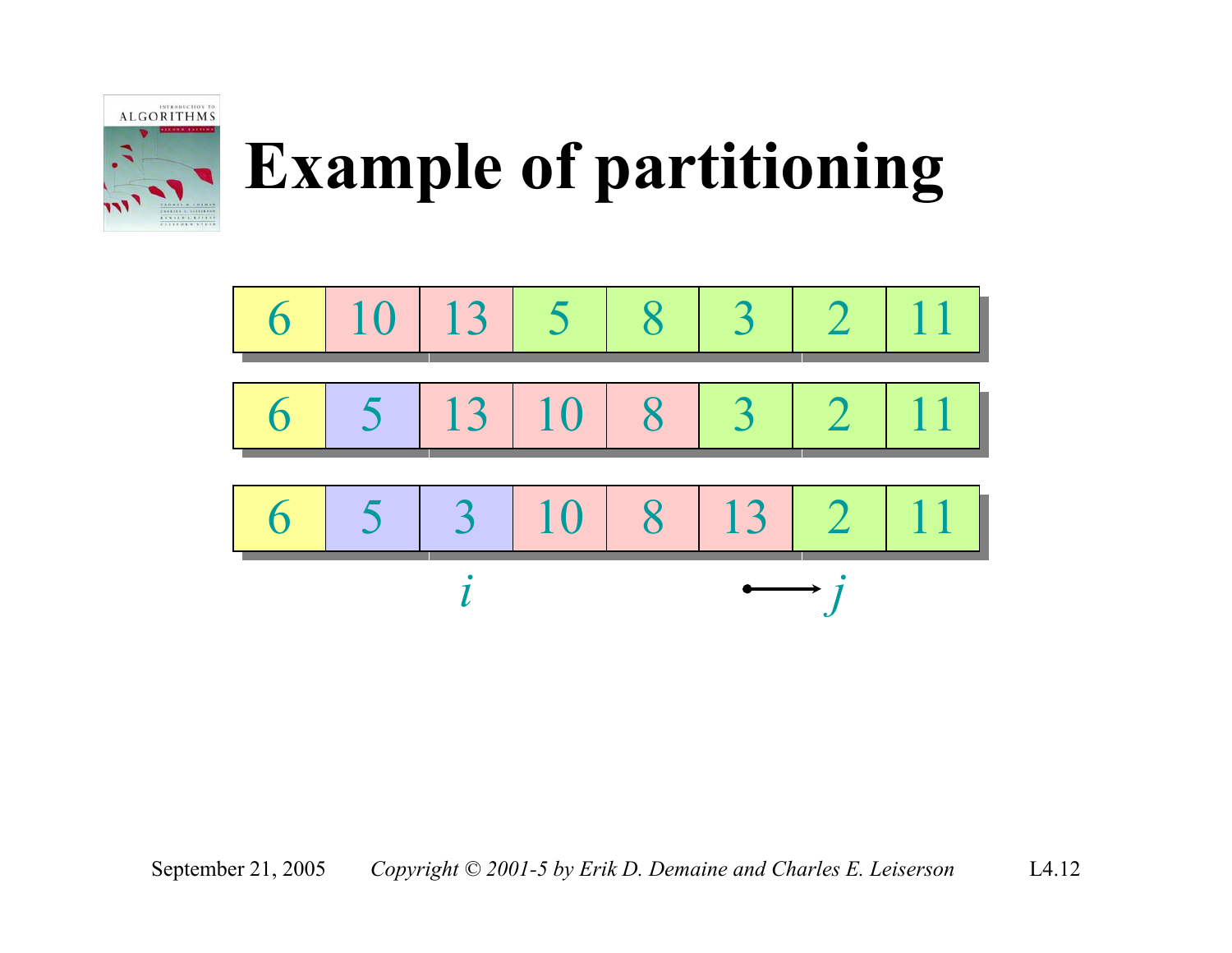



September 21, 2005 *Copyright © 2001-5 by Erik D. Demaine and Charles E. Leiserson* L4.13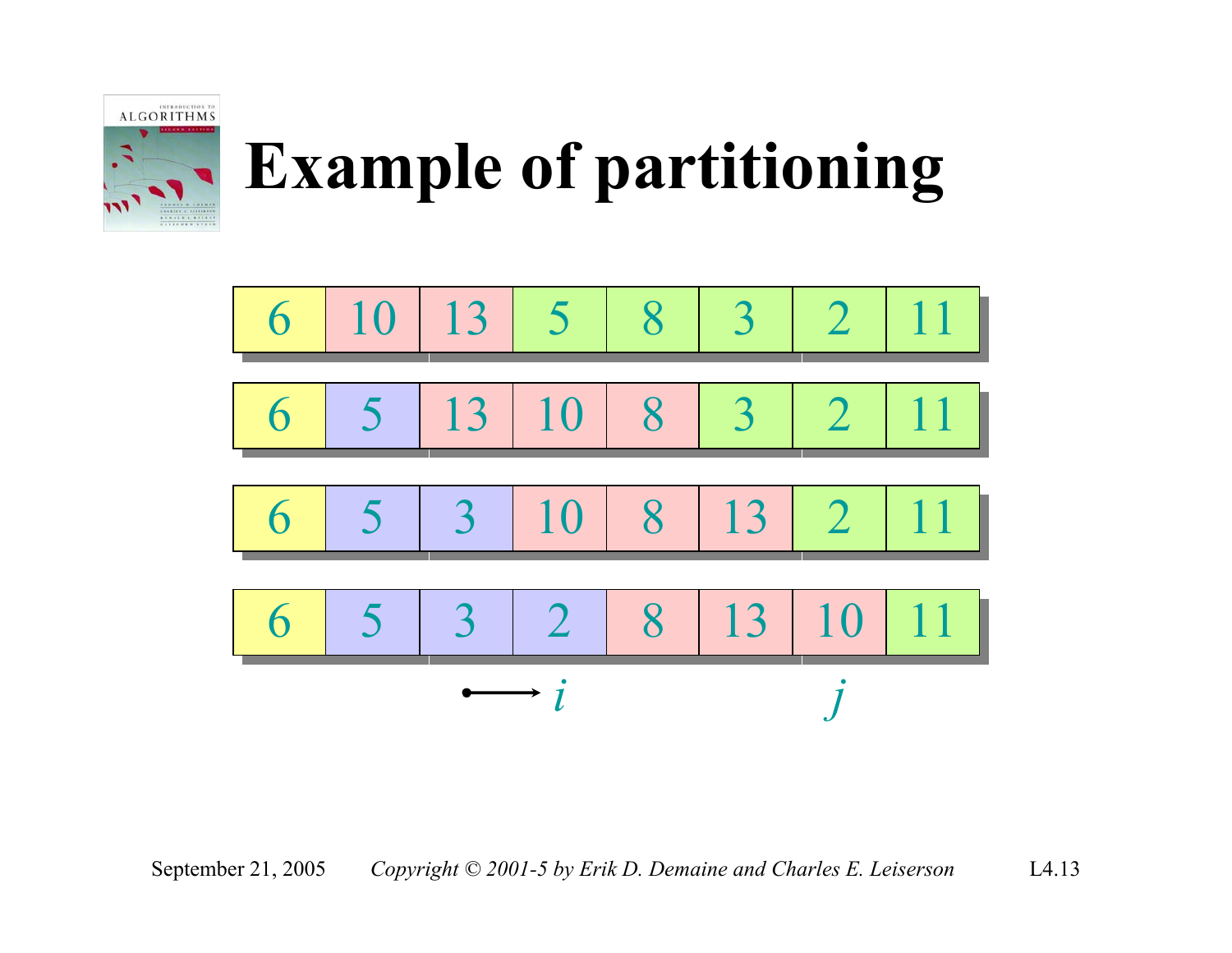

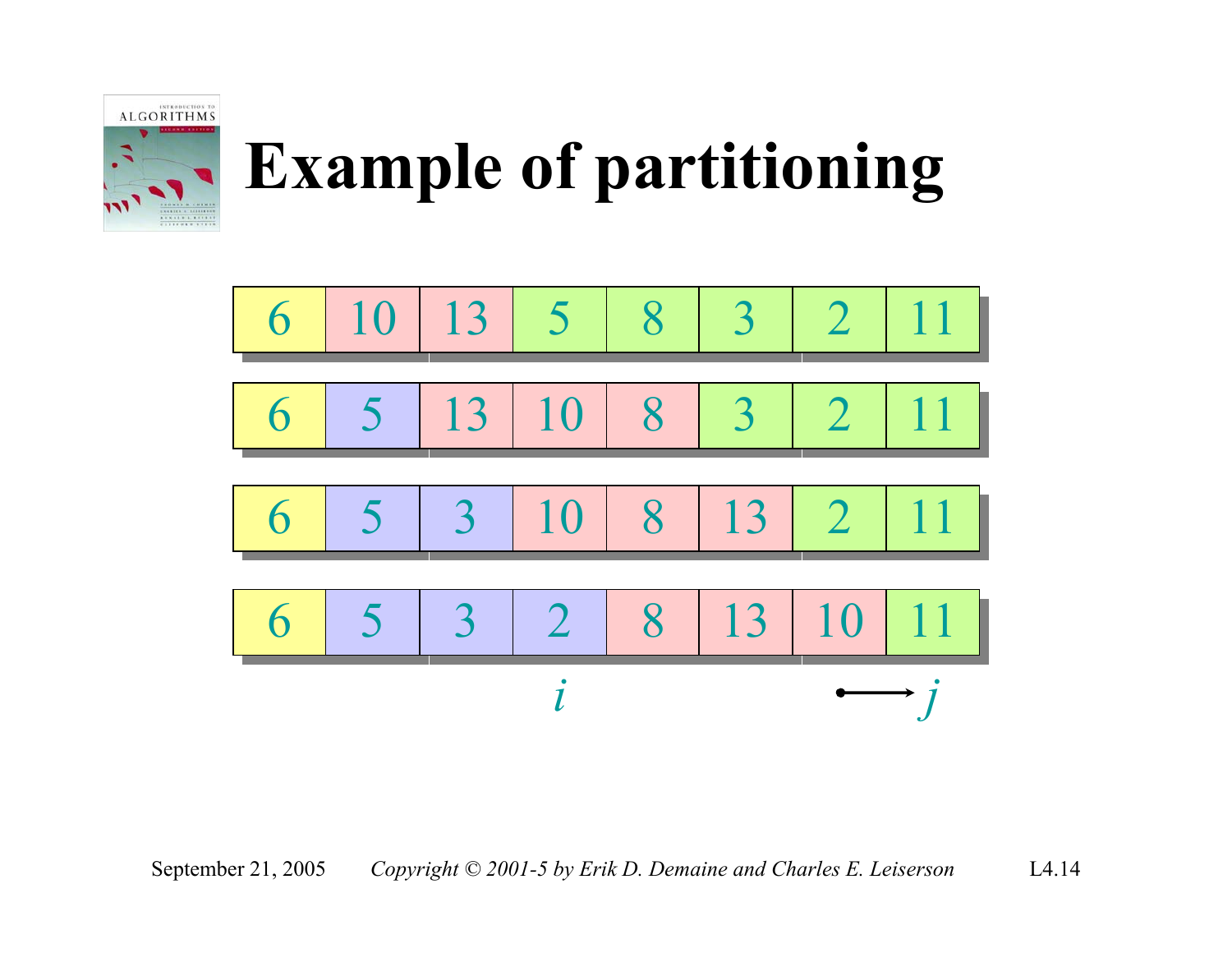



September 21, 2005 *Copyright © 2001-5 by Erik D. Demaine and Charles E. Leiserson* L4.15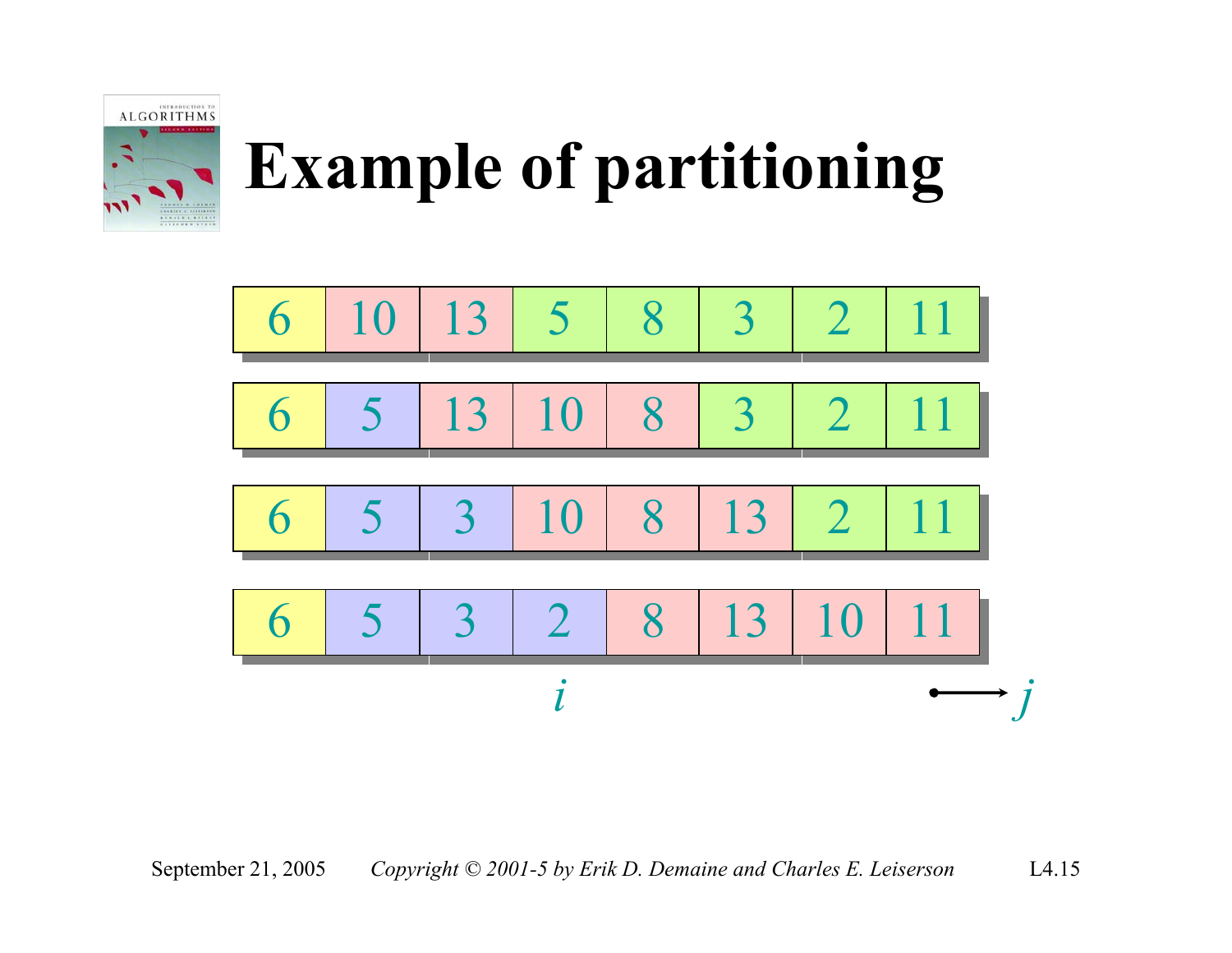

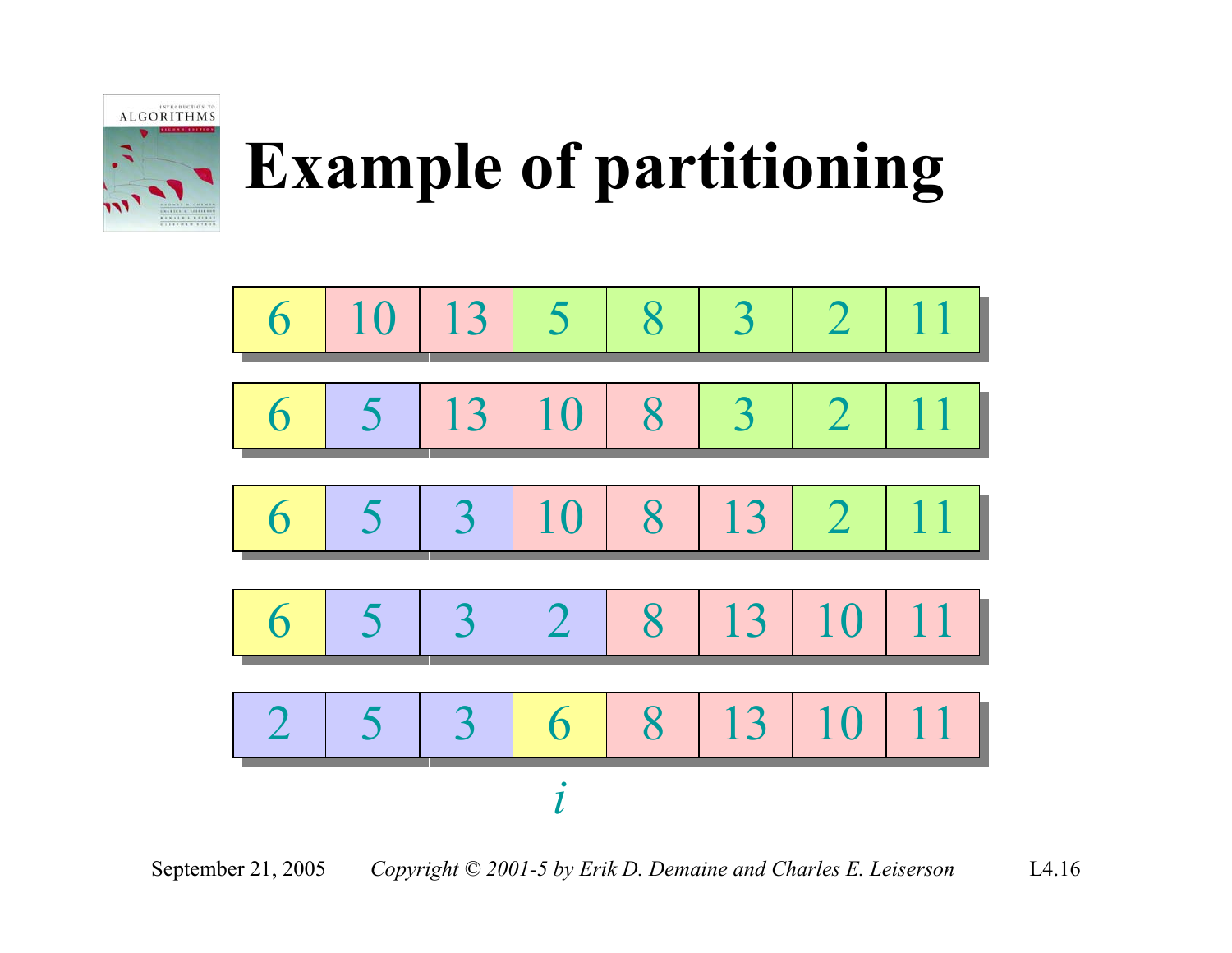

# **Pseudocode for quicksort**

QUICKSORT(*A*, *p, r*) **if** *p* < *<sup>r</sup>* **then**  $q \leftarrow$  PARTITION $(A, p, r)$ QUICKSORT $(A, p, q-1)$ QUICKSORT $(A, q+1, r)$ 

**Initial call:** QUICKSORT(*A*, 1*, <sup>n</sup>*)

September 21, 2005 *Copyright © 2001-5 by Erik D. Demaine and Charles E. Leiserson* L4.17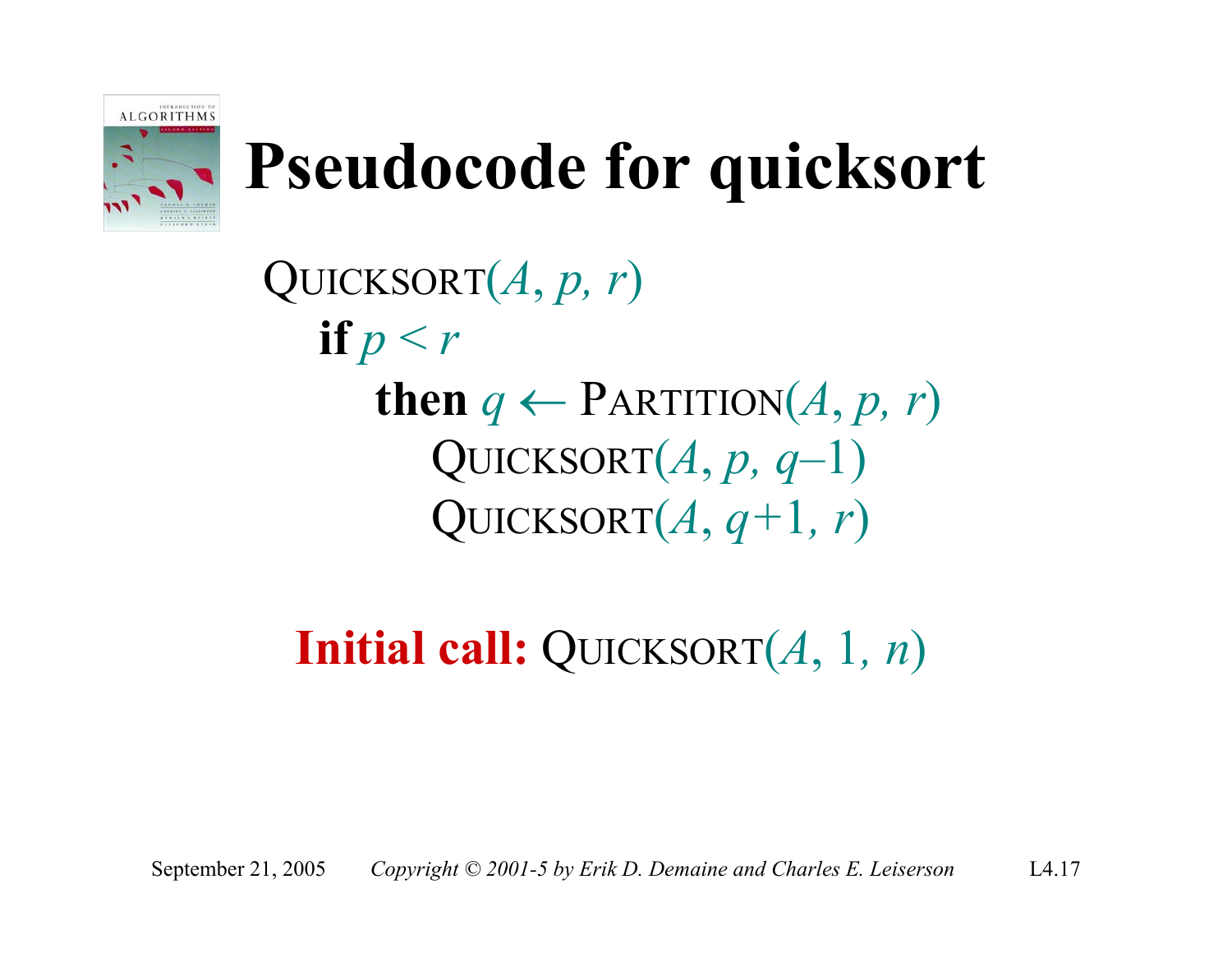

# **Analysis of quicksort**

- Assume all input elements are distinct.
- In practice, there are better partitioning algorithms for when duplicate input elements may exist.
- Let  $T(n)$  = worst-case running time on an array of *<sup>n</sup>* elements.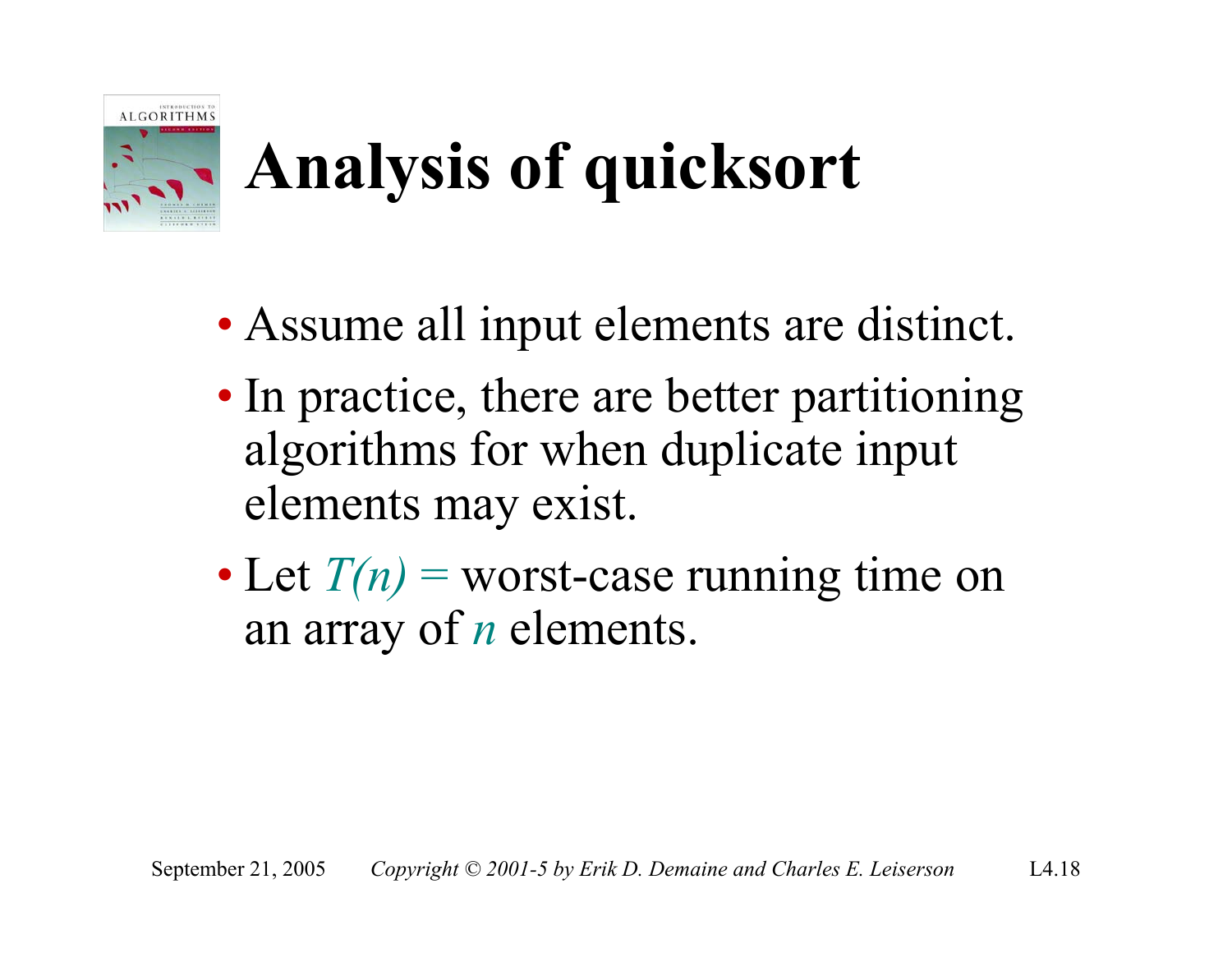

# **Worst-case of quicksort**

- Input sorted or reverse sorted.
- Partition around min or max element.
- One side of partition always has no elements.

$$
T(n) = T(0) + T(n-1) + \Theta(n)
$$
  
=  $\Theta(1) + T(n-1) + \Theta(n)$   
=  $T(n-1) + \Theta(n)$   
=  $\Theta(n^2)$  (arithmetic series)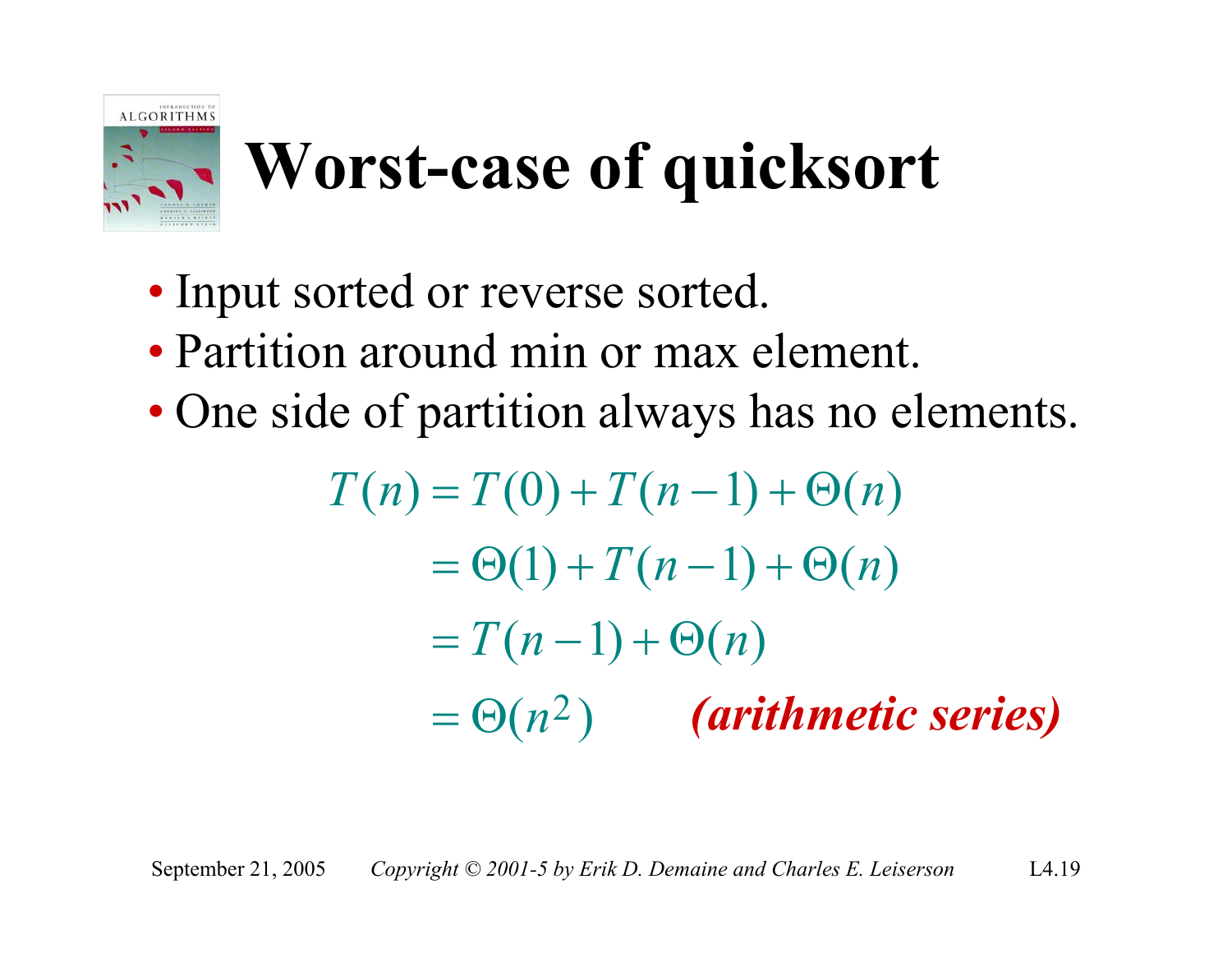

#### $T(n) = T(0) + T(n-1) + cn$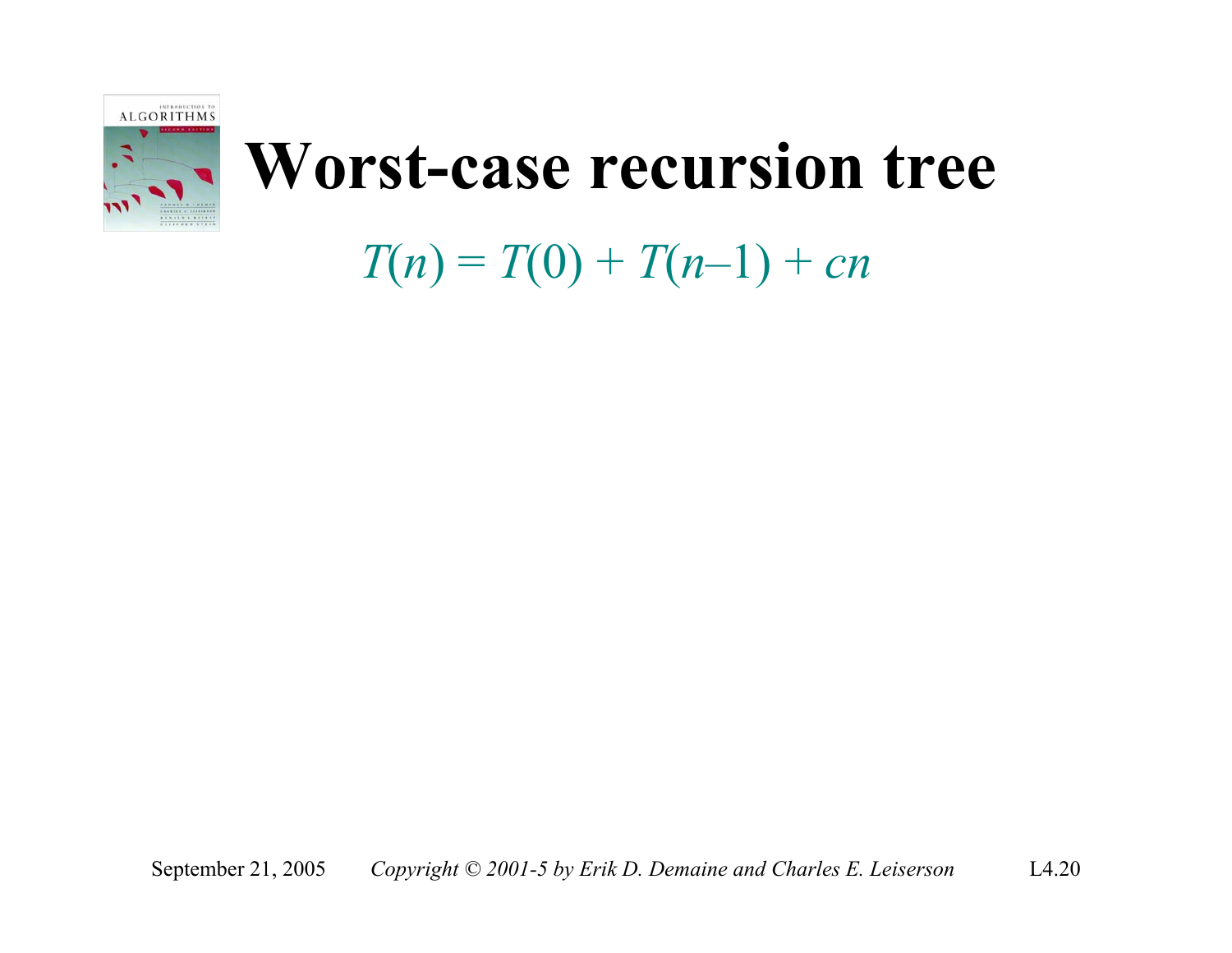

#### $T(n) = T(0) + T(n-1) + cn$

*T*(*n*)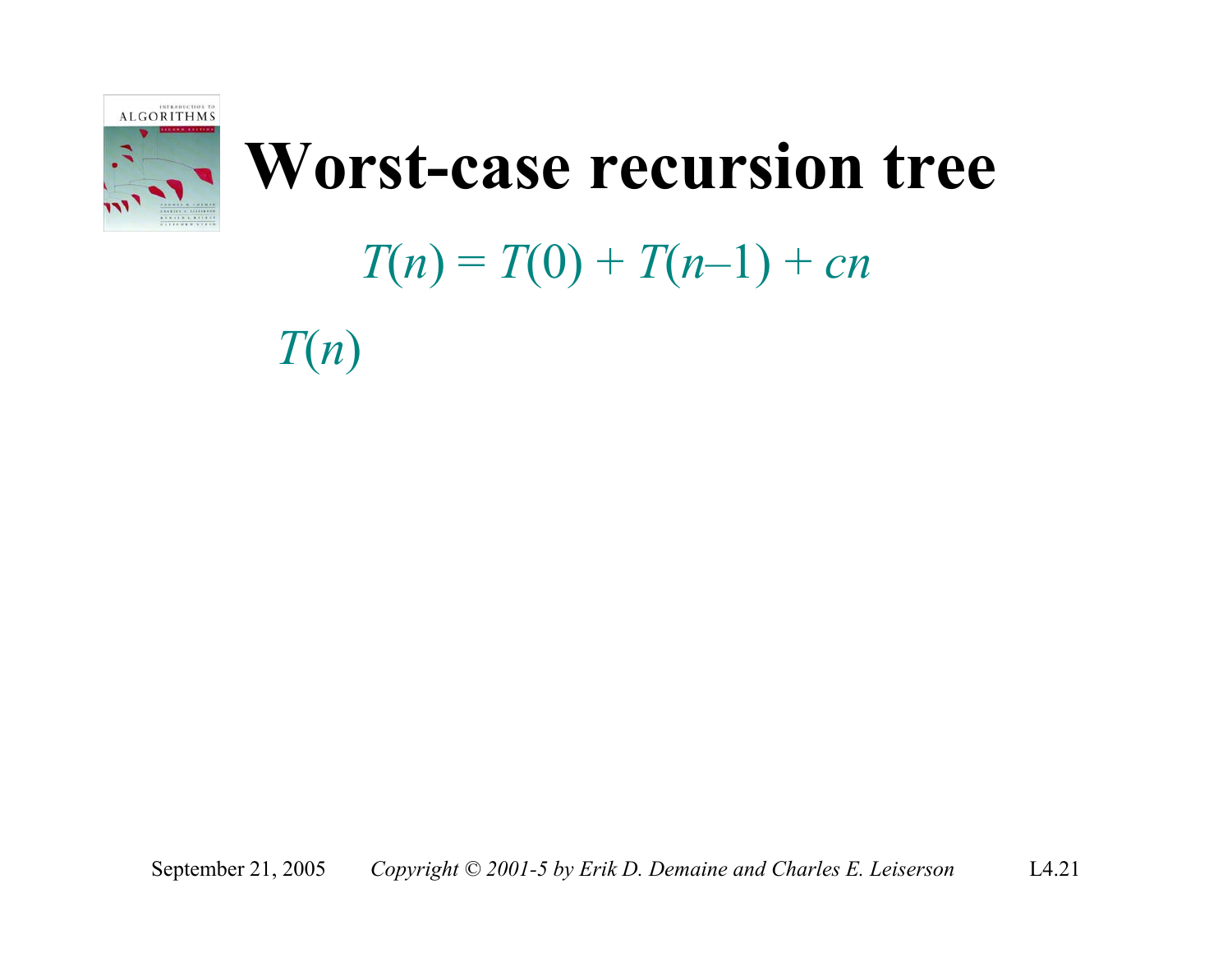

#### $T(n) = T(0) + T(n-1) + cn$

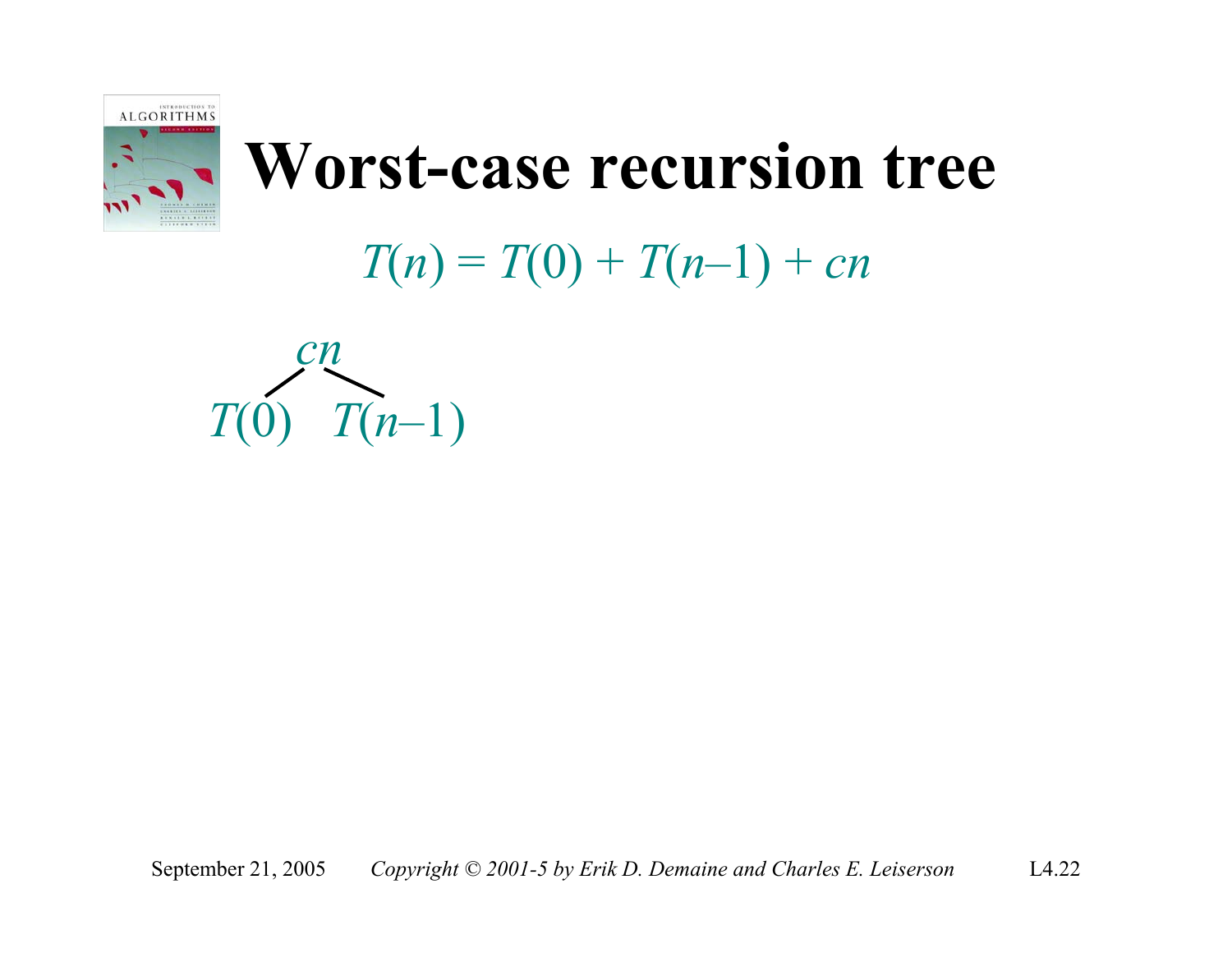

 $T(n) = T(0) + T(n-1) + cn$ 

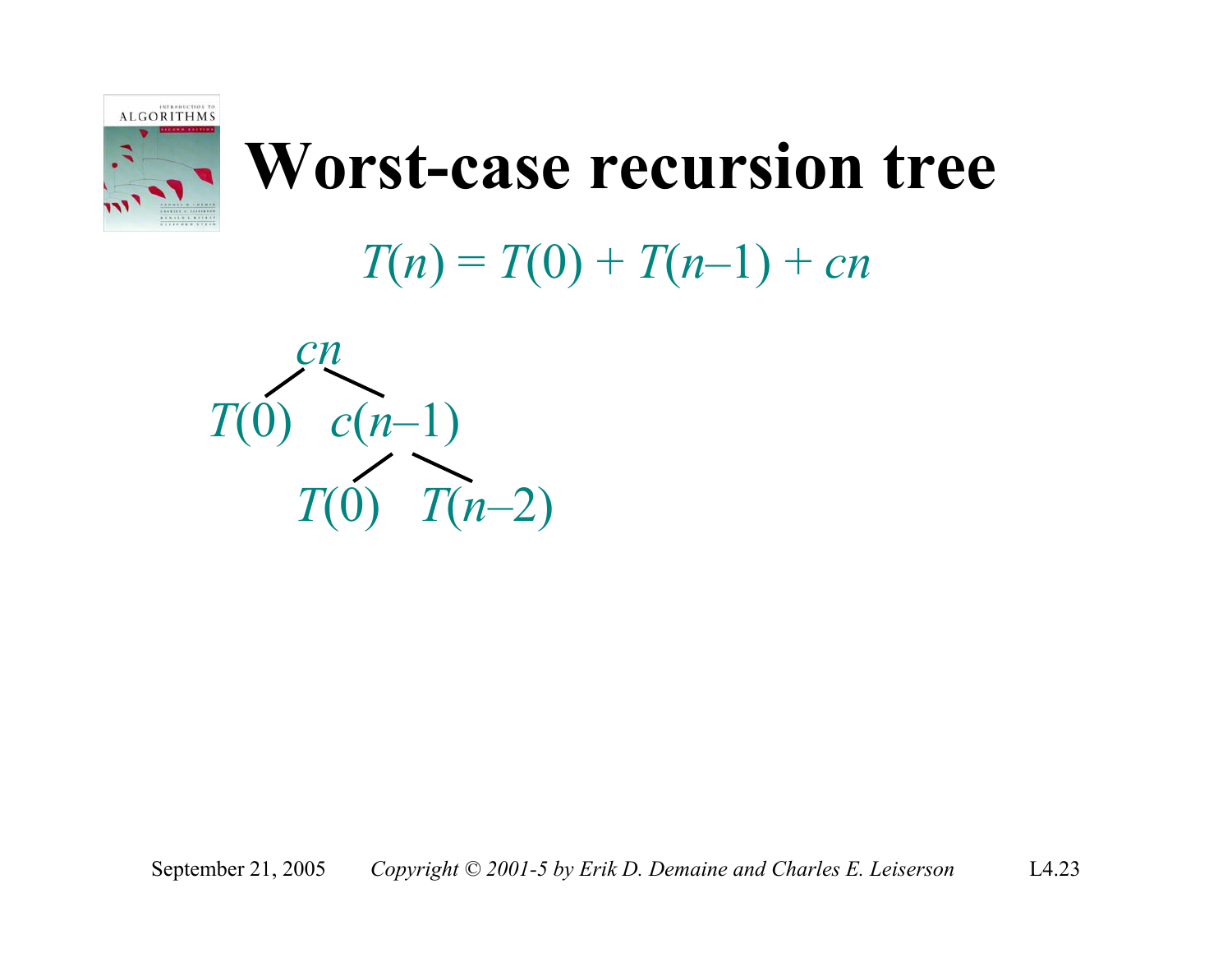

 $T(n) = T(0) + T(n-1) + cn$ 

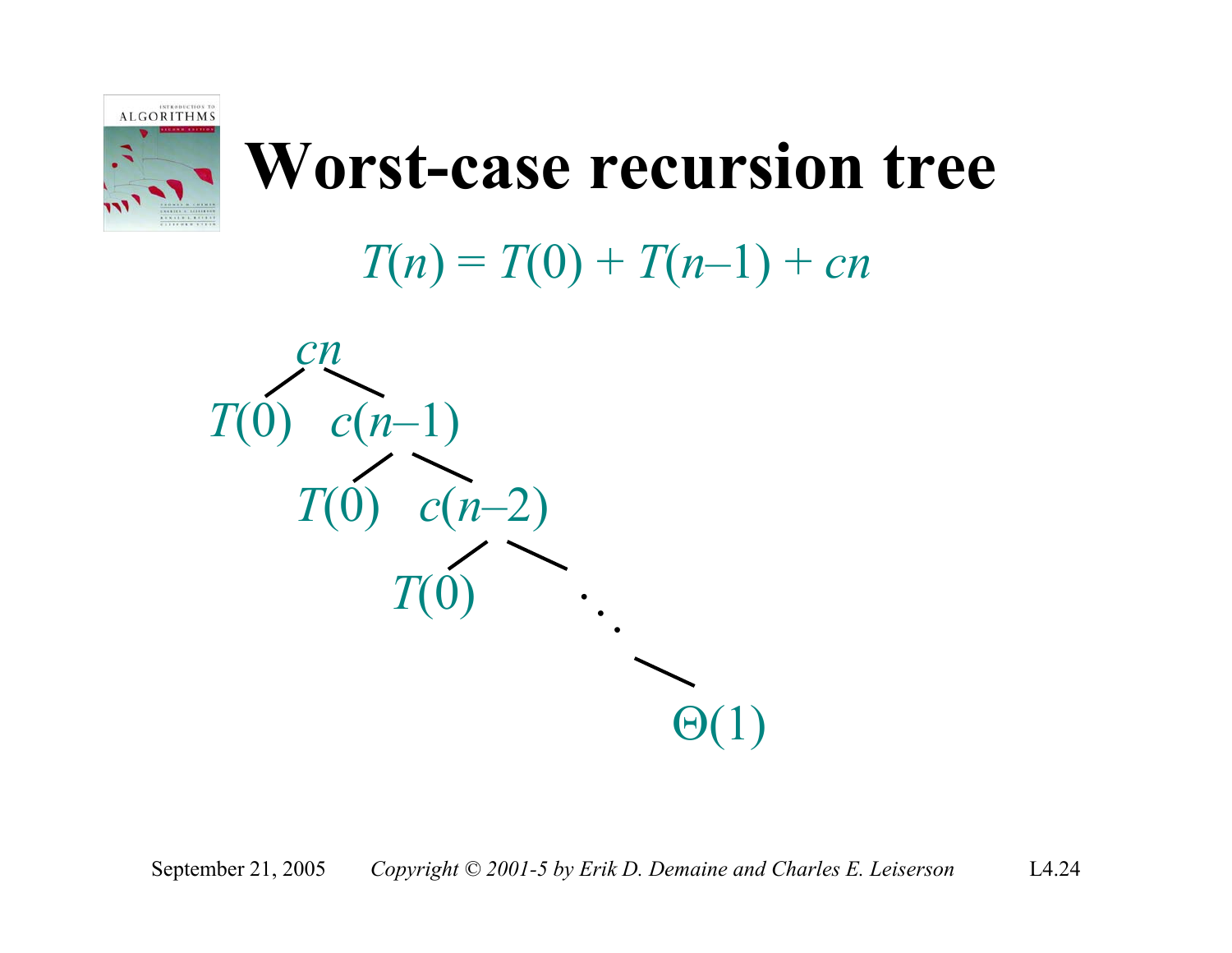

 $T(n) = T(0) + T(n-1) + cn$ 

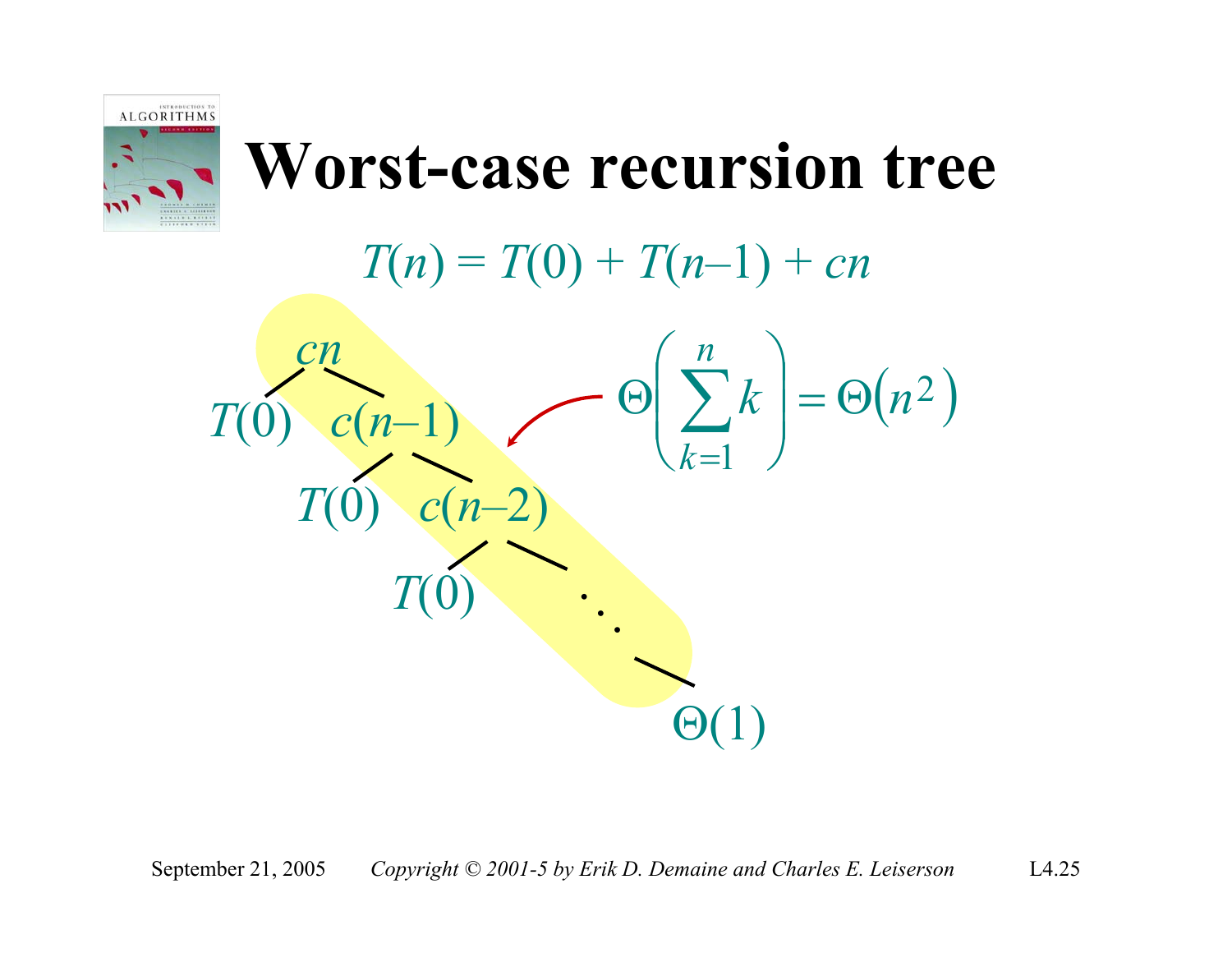

 $T(n) = T(0) + T(n-1) + cn$ 

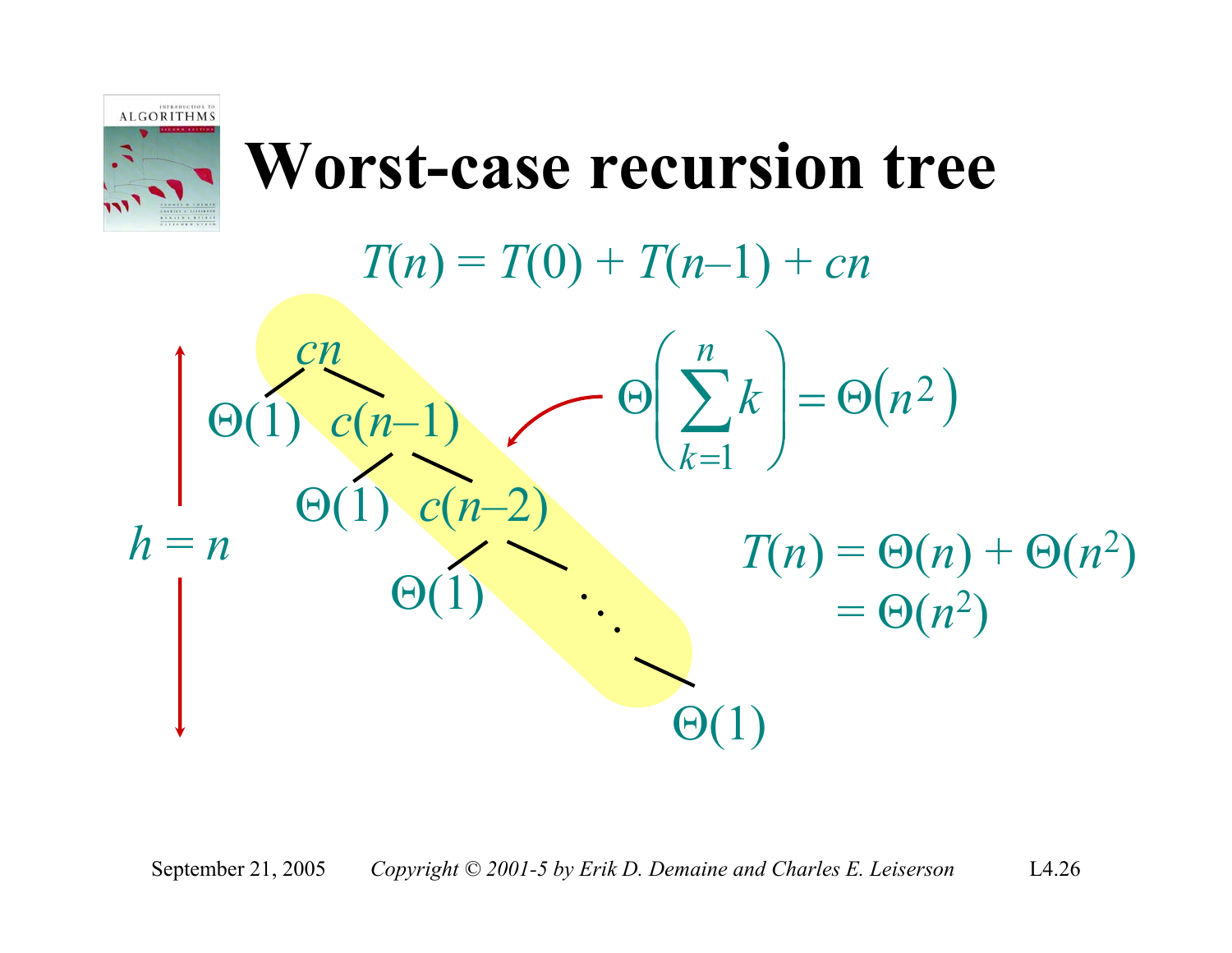

#### **Best-case analysis** *(For intuition only!)*

If we're lucky, PARTITION splits the array evenly:  $T(n) = 2T(n/2) + \Theta(n)$  $= \Theta(n \lg n)$  (same as merge sort)

What if the split is always  $\frac{1}{10}$ :  $\frac{9}{10}$ ?

$$
T(n) = T\left(\frac{1}{10}n\right) + T\left(\frac{9}{10}n\right) + \Theta(n)
$$

What is the solution to this recurrence?

September 21, 2005 *Copyright © 2001-5 by Erik D. Demaine and Charles E. Leiserson* L4.27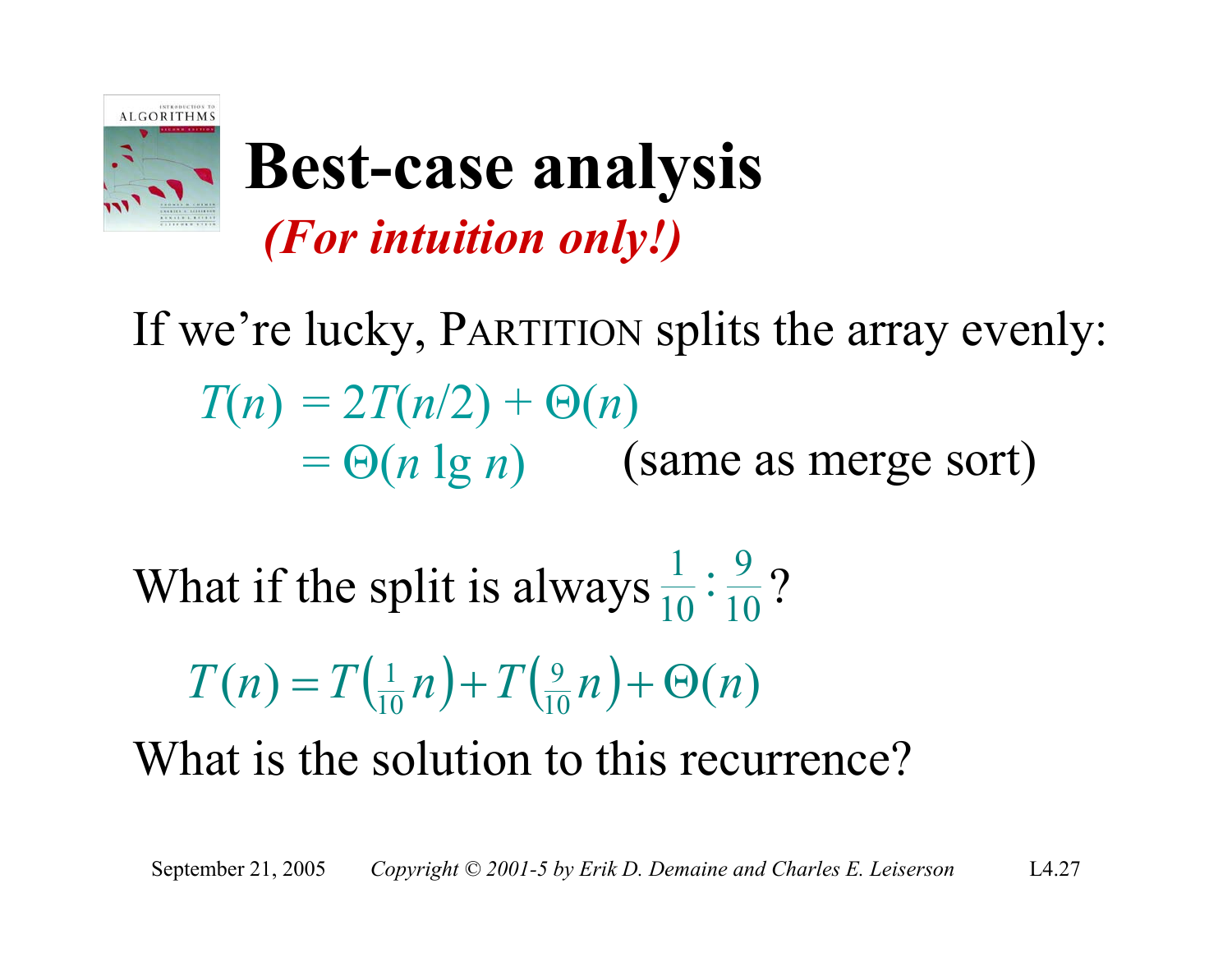

*T*(*n*)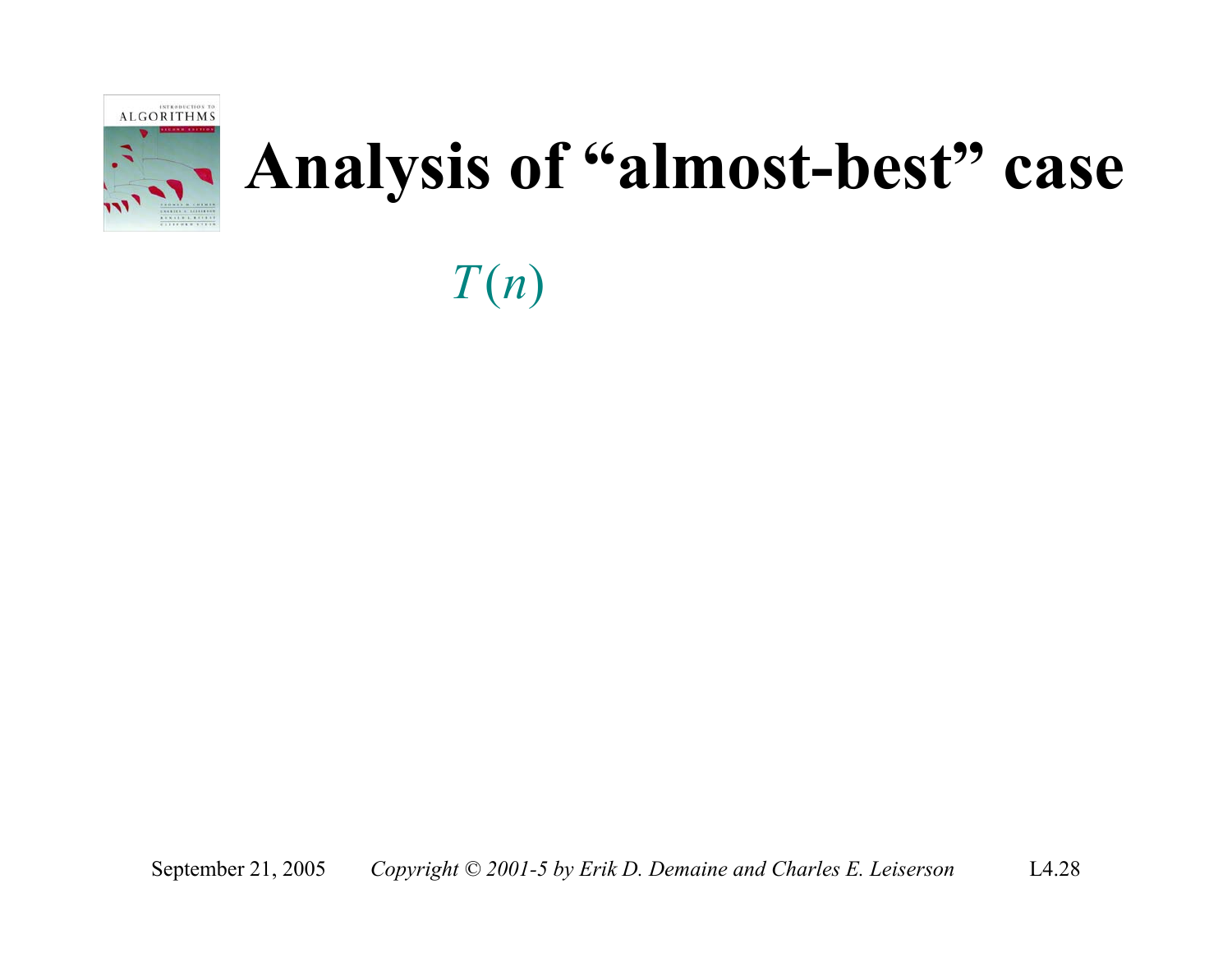

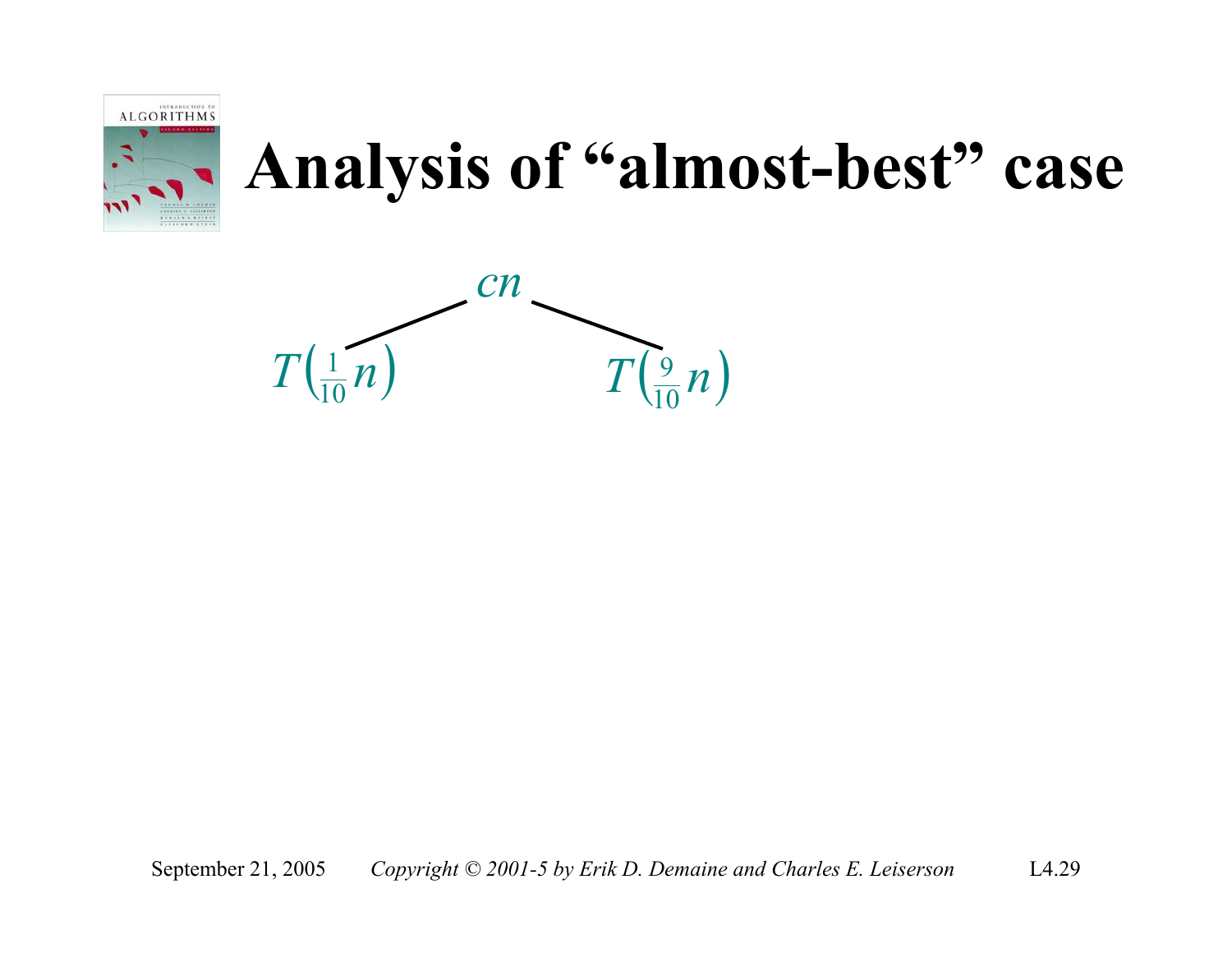

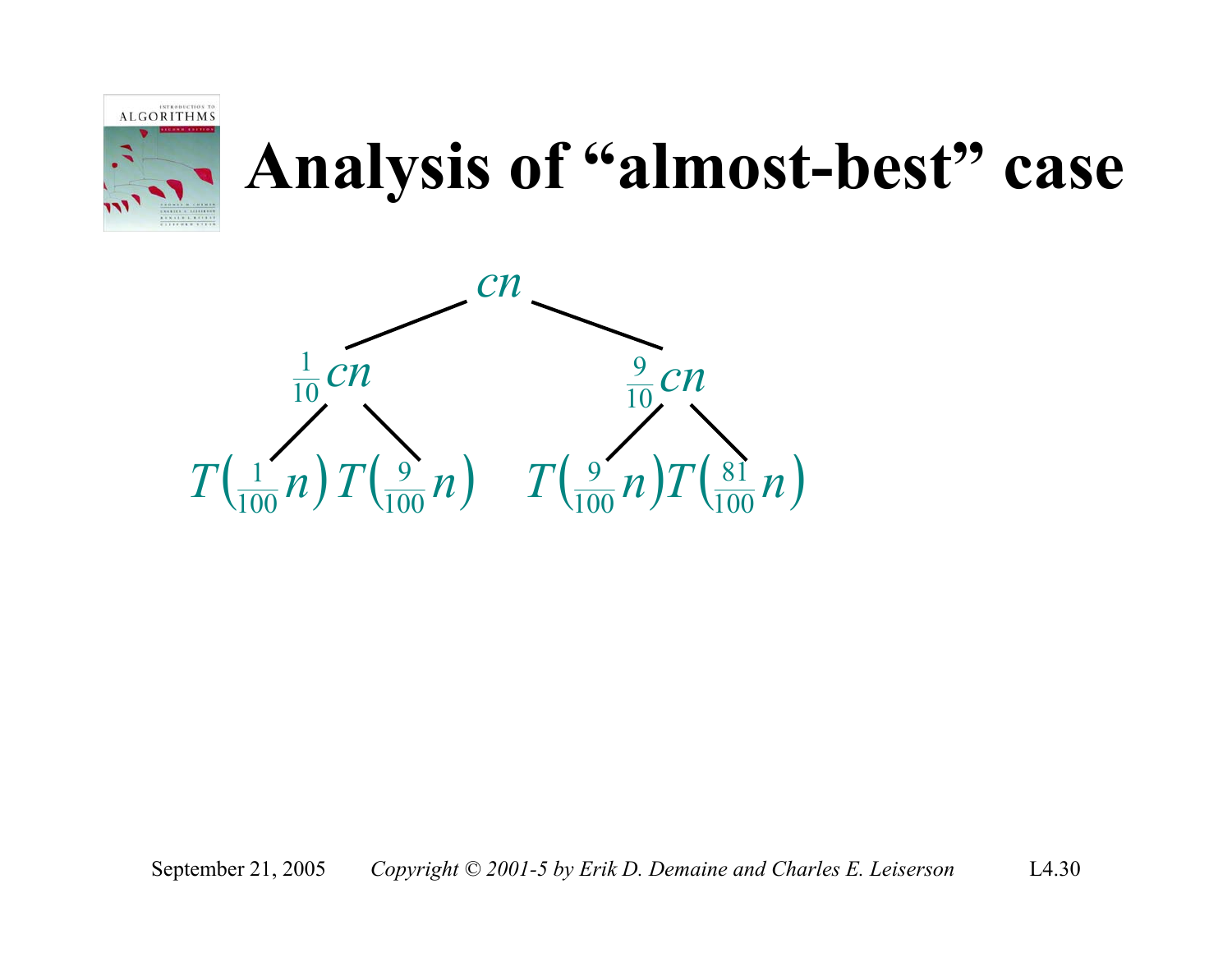



September 21, 2005 *Copyright © 2001-5 by Erik D. Demaine and Charles E. Leiserson* L4.31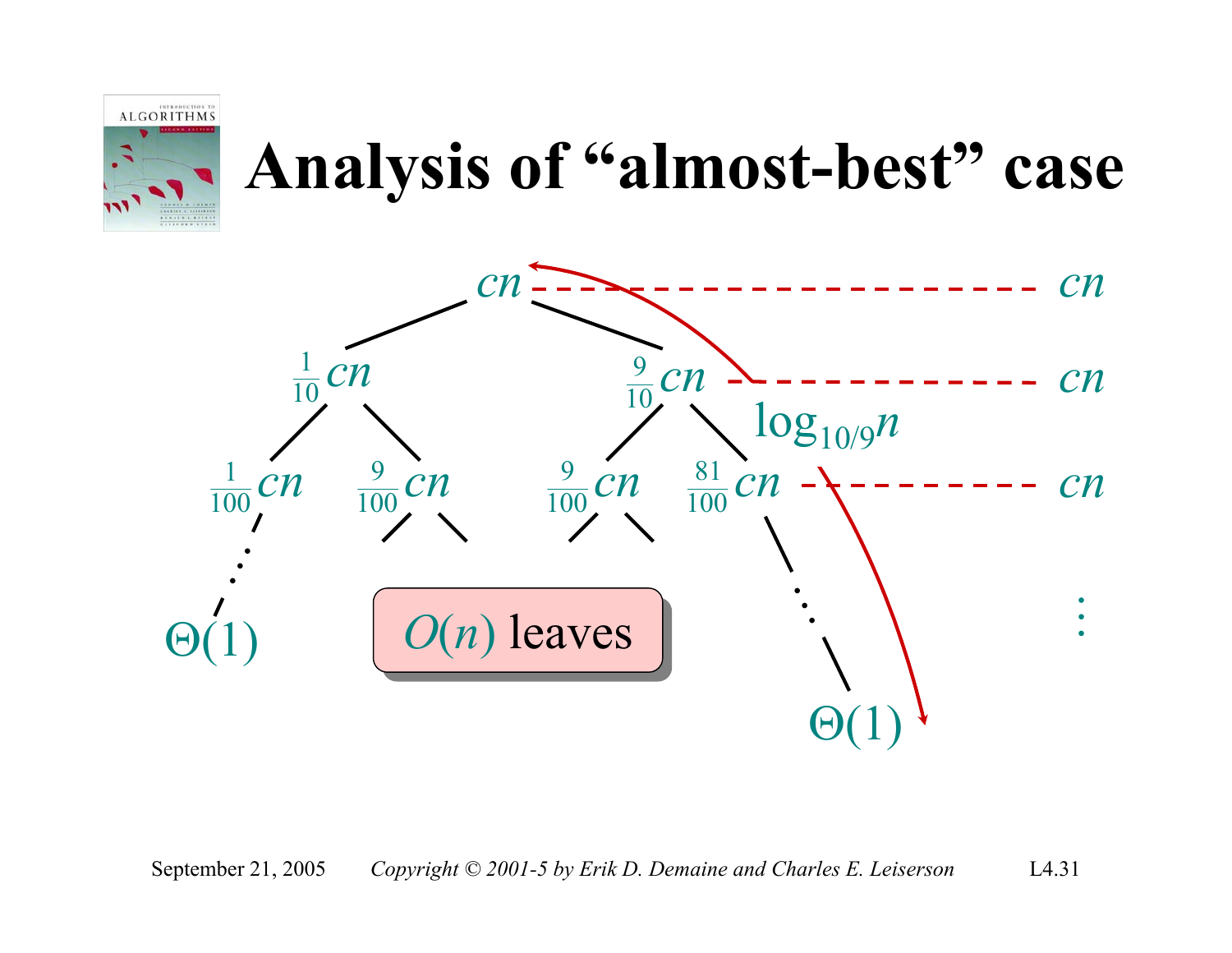



September 21, 2005 *Copyright © 2001-5 by Erik D. Demaine and Charles E. Leiserson* L4.32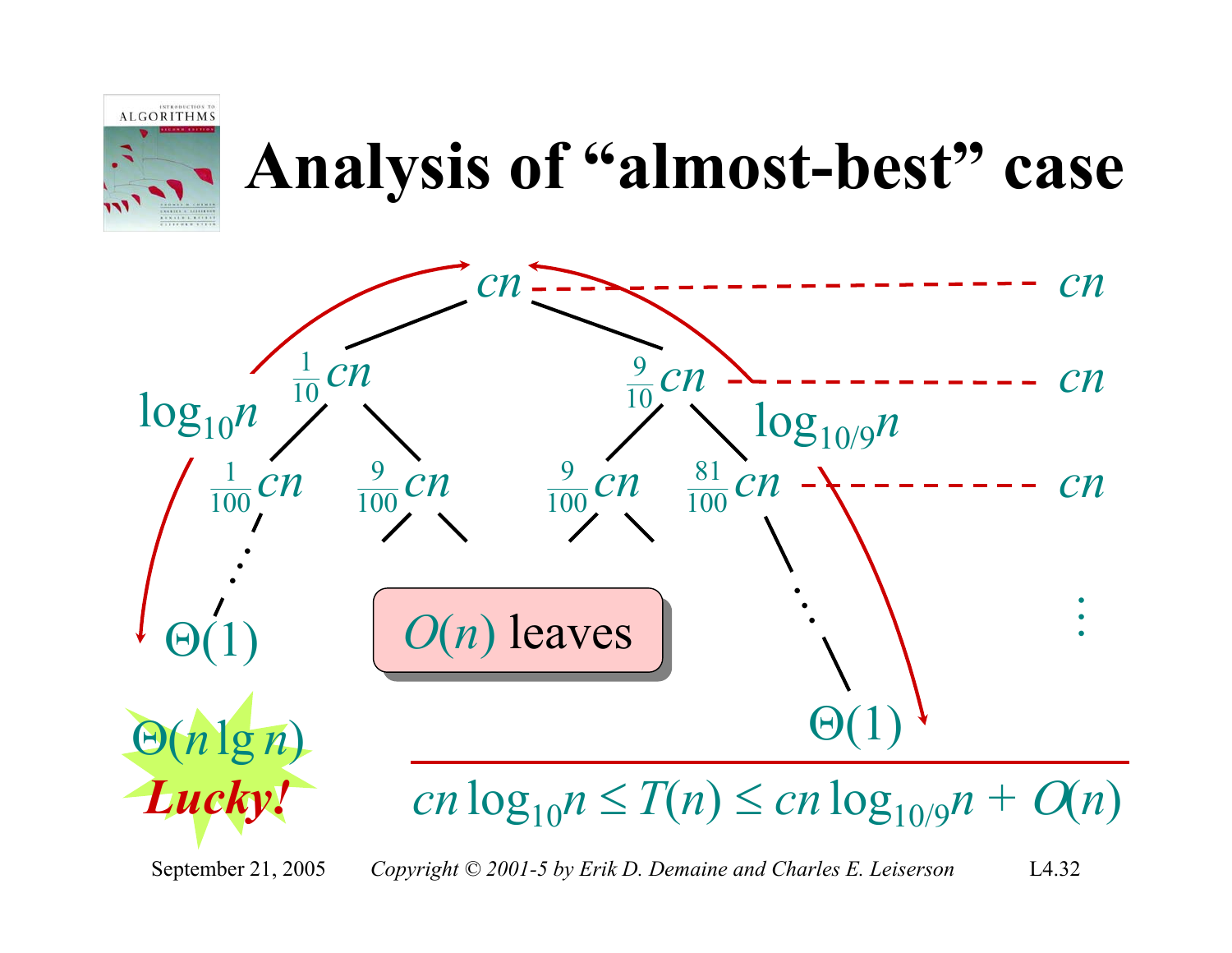

# **More intuition**

Suppose we alternate lucky, unlucky, lucky, unlucky, lucky, ….  $L(n) = 2U(n/2) + \Theta(n)$  *lucky*  $U(n) = L(n-1) + \Theta(n)$  *unlucky* 

Solving:

 $L(n) = 2(L(n/2 - 1) + \Theta(n/2)) + \Theta(n)$  $= 2L(n/2 - 1) + \Theta(n)$  $= \Theta(n \lg n)$  *Lucky!* 

How can we make sure we are usually lucky?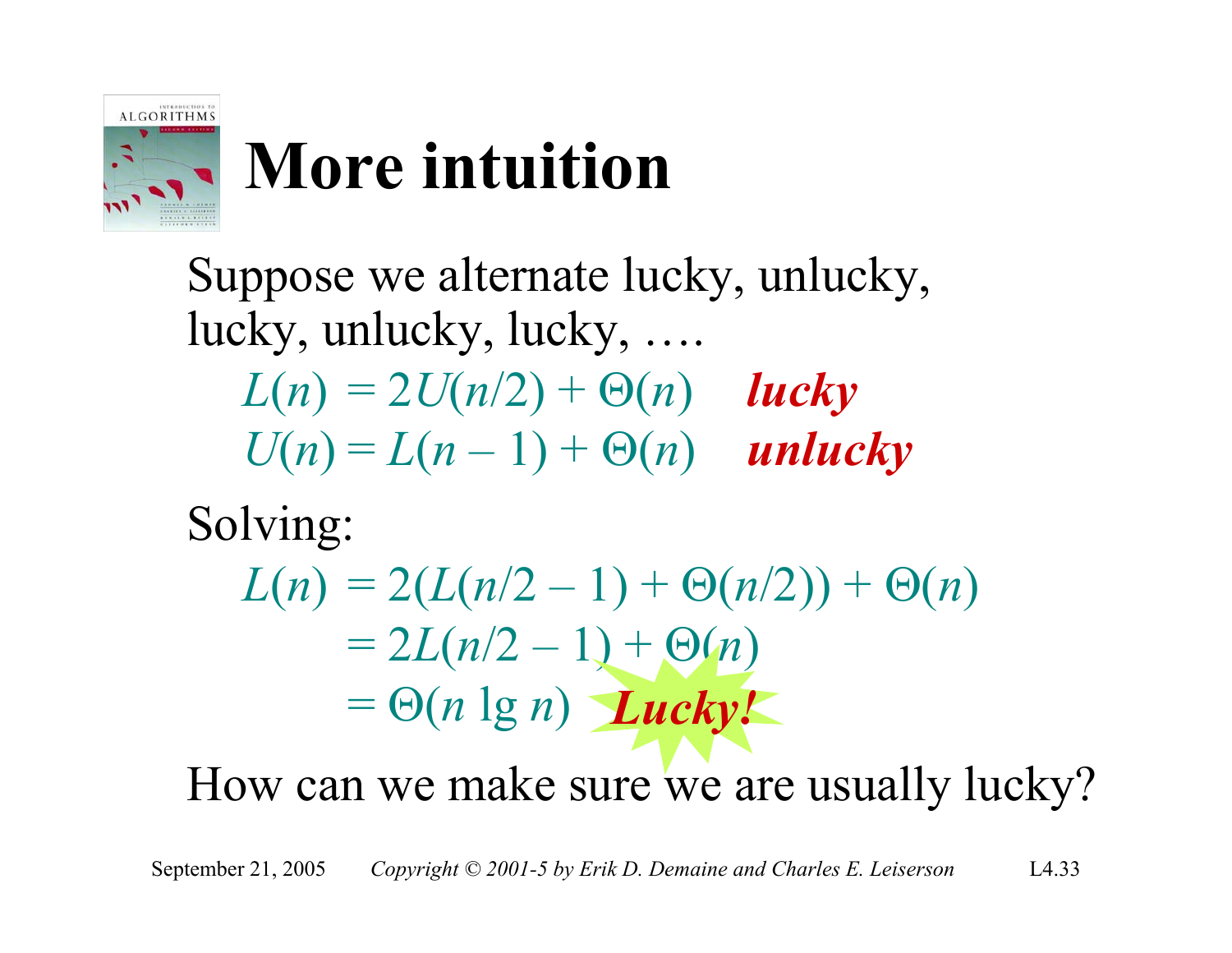

# **Randomized quicksort**

- **IDEA**: Partition around a *random* element.
- Running time is independent of the input order.
- No assumptions need to be made about the input distribution.
- No specific input elicits the worst-case behavior.
- The worst case is determined only by the output of a random-number generator.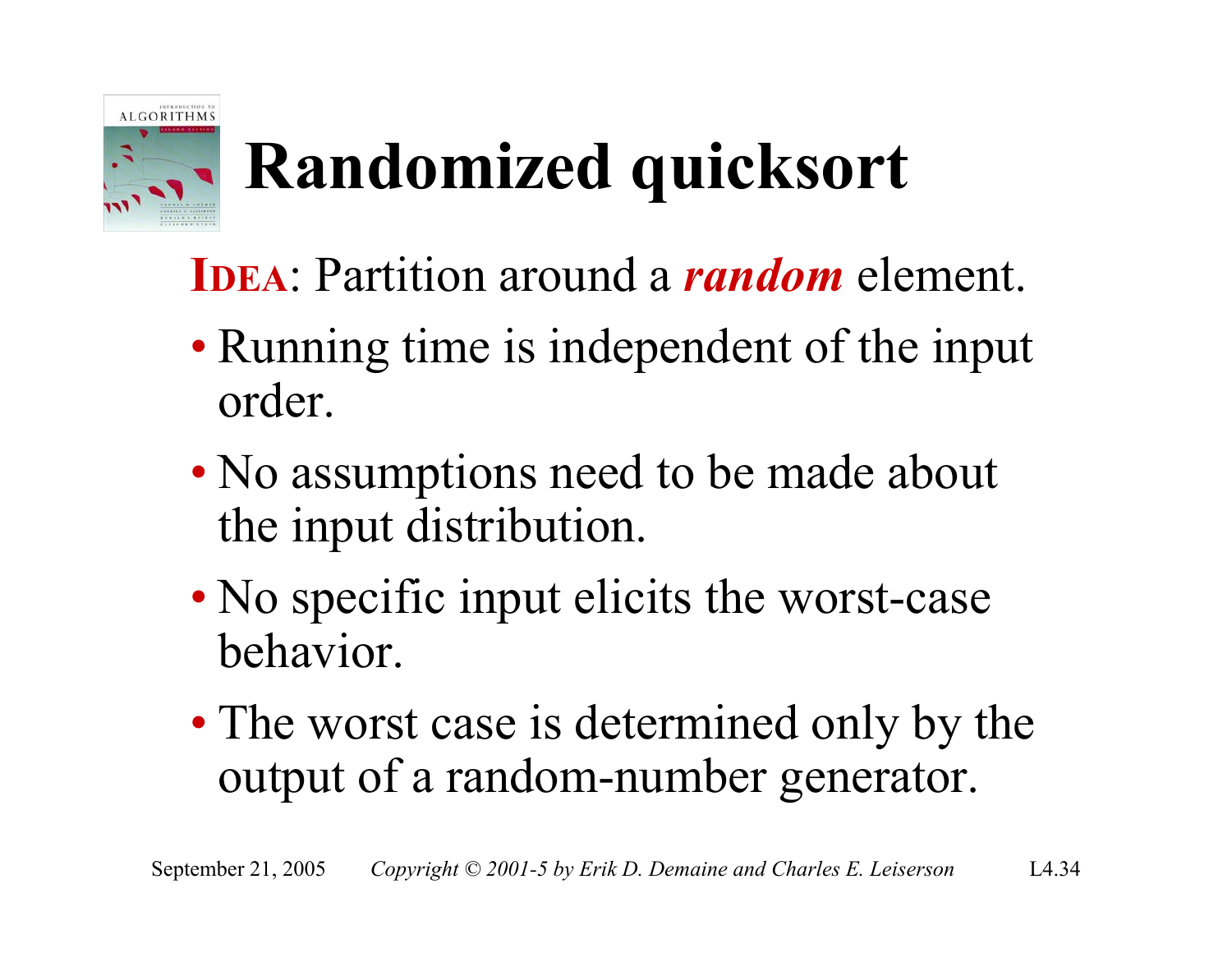

# **Randomized quicksort analysis**

Let  $T(n)$  = the random variable for the running time of randomized quicksort on an input of size *<sup>n</sup>*, assuming random numbers are independent.

For  $k = 0, 1, ..., n-1$ , define the *indicator random variable*

 $X_k = \begin{cases} 1 & \text{if } \text{PARTITION generates a } k : n-k-1 \text{ split,} \\ 0 & \text{otherwise.} \end{cases}$ 

 $E[X_k] = Pr{X_k = 1} = 1/n$ , since all splits are equally likely, assuming elements are distinct.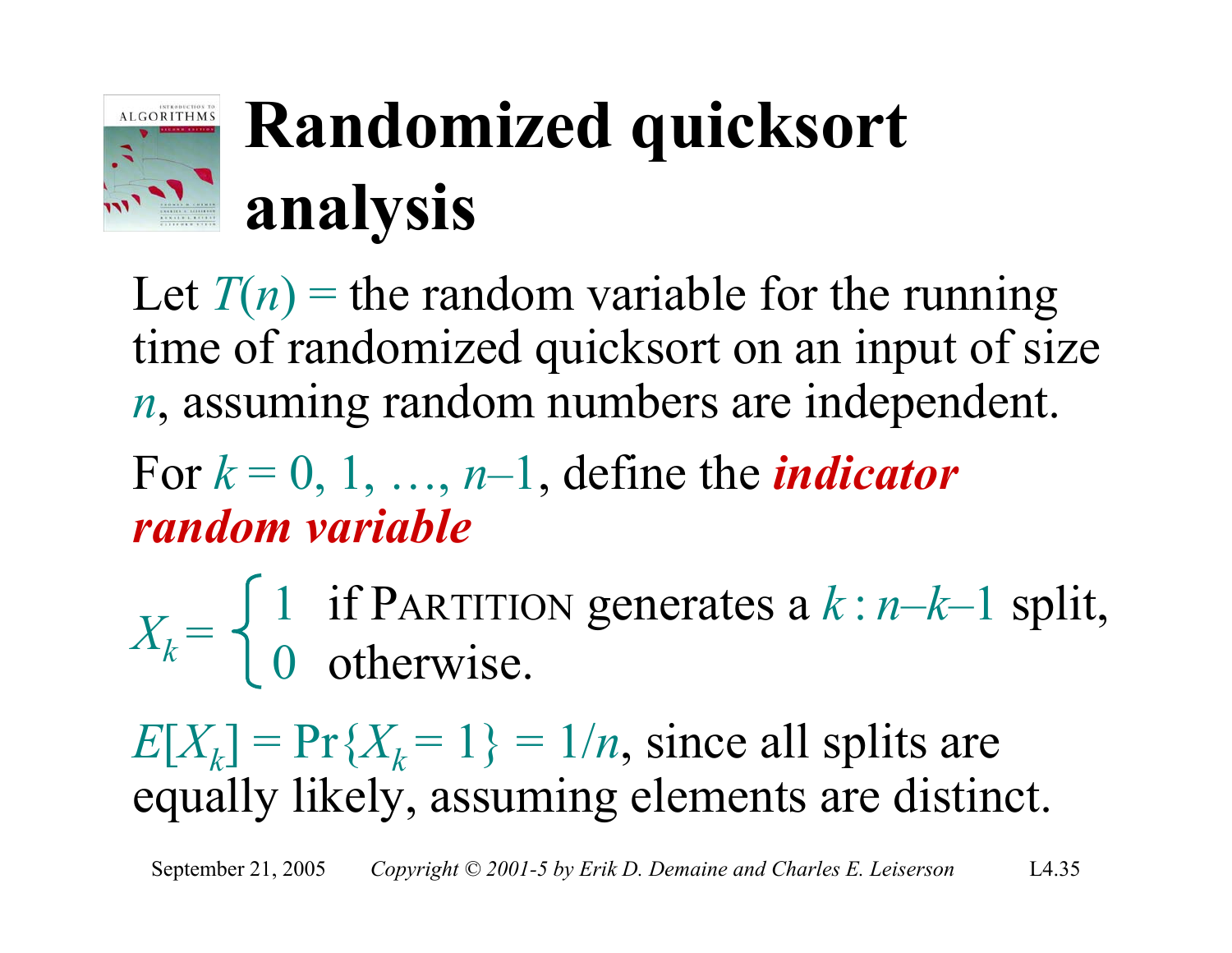

# **Analysis (continued)**

*T*(0) + *T*(*n*–1) + Θ(*n*) if 0 : *<sup>n</sup>*–1 split, *T*(1) + *T*(*n*–2) + Θ(*n*) if 1 : *<sup>n</sup>*–2 split,  $\ddot{\bullet}$ *T*(*n*–1) + *T*(0) + Θ(*n*) if *n*–1 : 0 split,  $T(n) = \frac{1}{2}$ 

$$
=\sum_{k=0}^{n-1} X_k (T(k) + T(n-k-1) + \Theta(n))
$$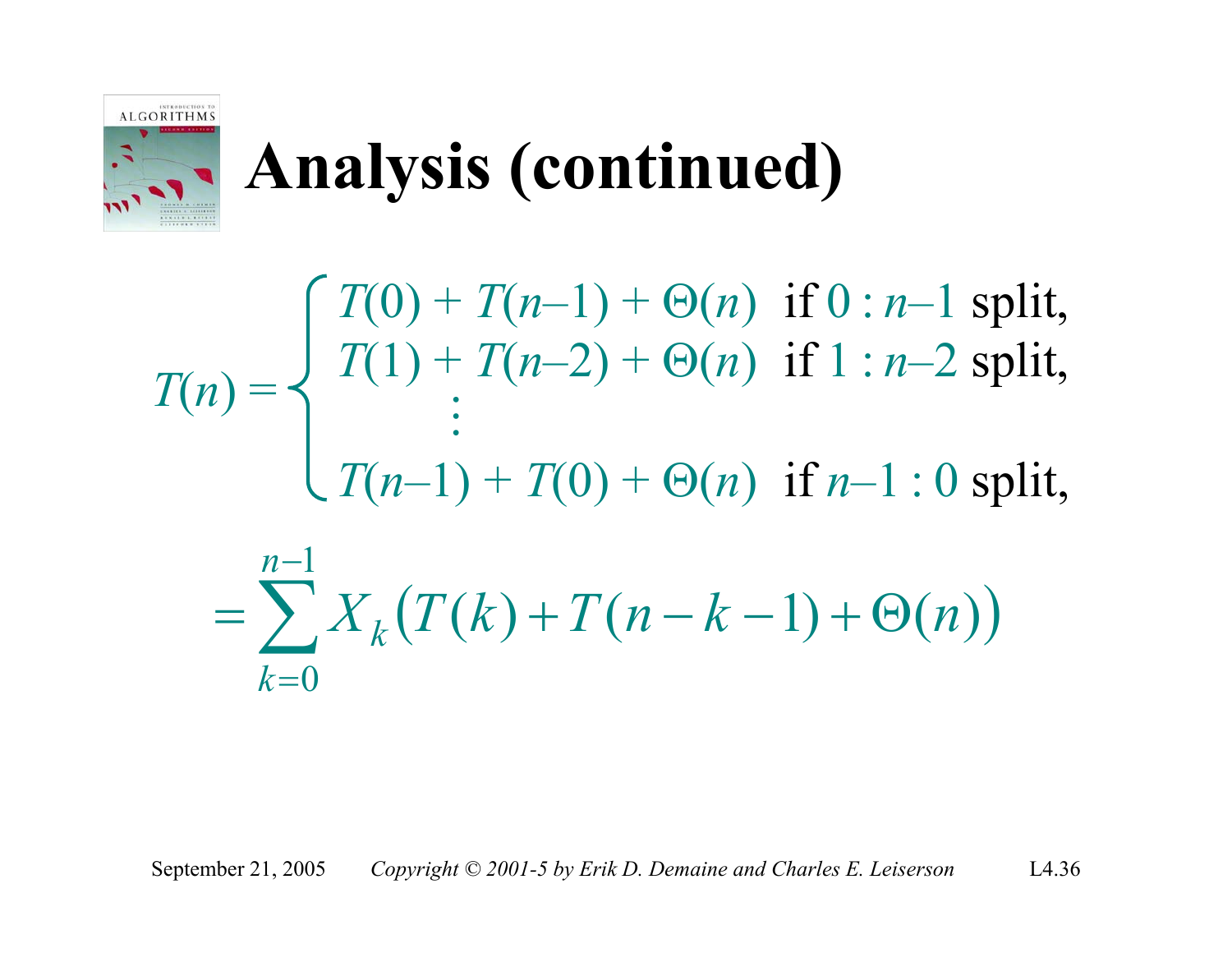

 $E[T(n)] = E\left[\sum_{k=0}^{n-1} X_k(T(k) + T(n-k-1) + \Theta(n))\right]$ 

Take expectations of both sides.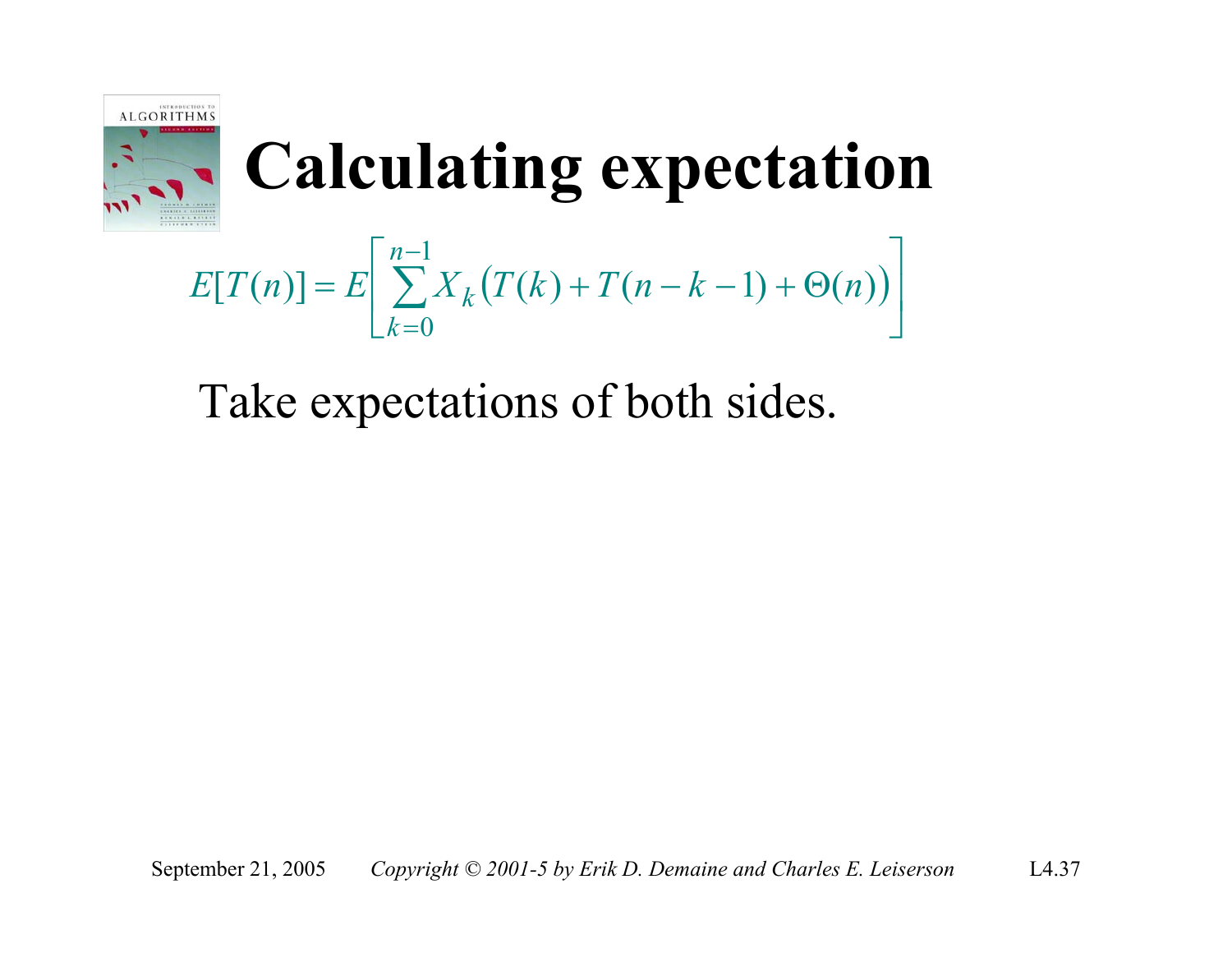

$$
E[T(n)] = E\left[\sum_{k=0}^{n-1} X_k (T(k) + T(n-k-1) + \Theta(n))\right]
$$
  
= 
$$
\sum_{k=0}^{n-1} E[X_k (T(k) + T(n-k-1) + \Theta(n))]
$$

#### Linearity of expectation.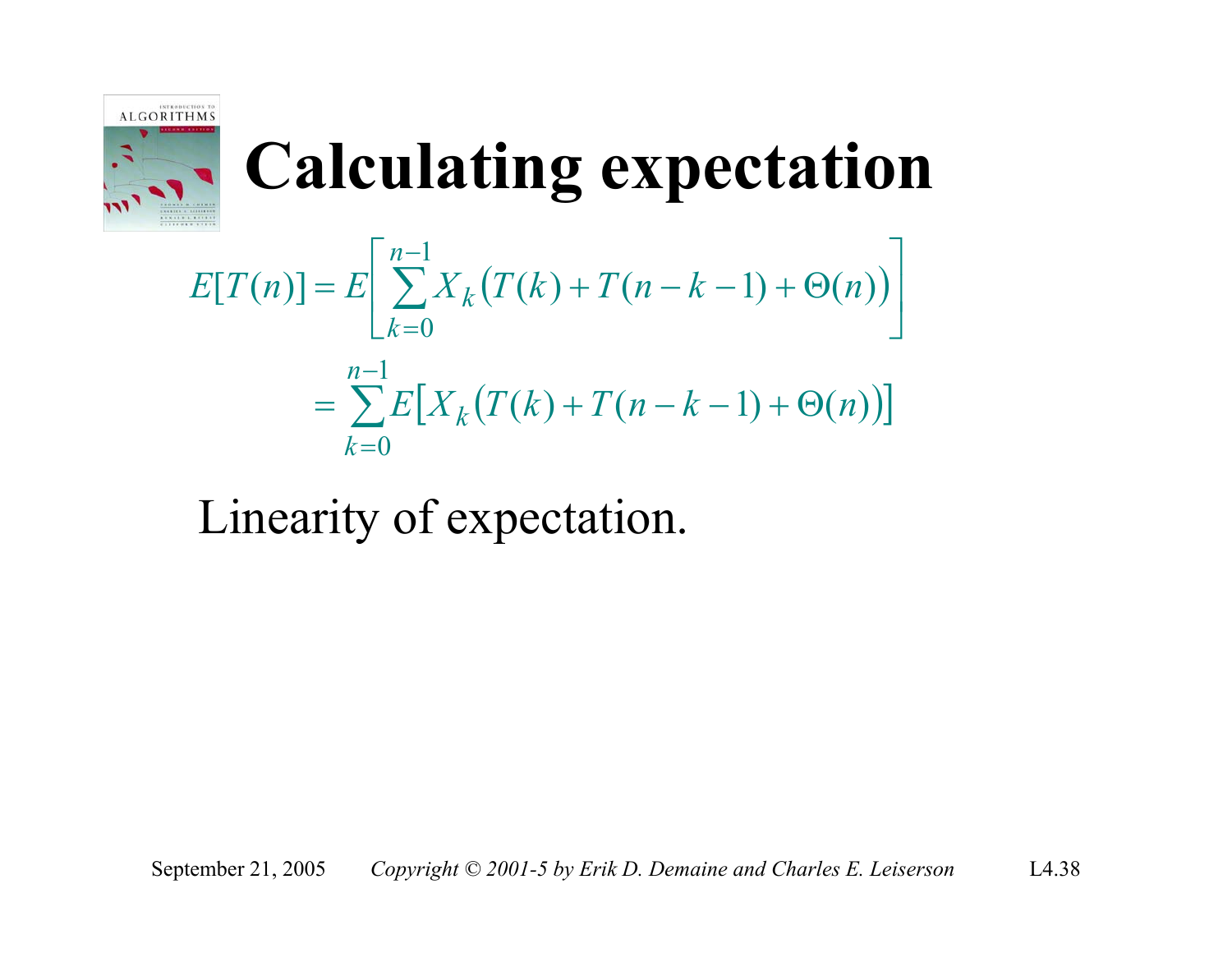

$$
E[T(n)] = E\left[\sum_{k=0}^{n-1} X_k (T(k) + T(n-k-1) + \Theta(n))\right]
$$
  
= 
$$
\sum_{k=0}^{n-1} E[X_k (T(k) + T(n-k-1) + \Theta(n))]
$$
  
= 
$$
\sum_{k=0}^{n-1} E[X_k] \cdot E[T(k) + T(n-k-1) + \Theta(n)]
$$

#### Independence of  $X_k$  from other random choices.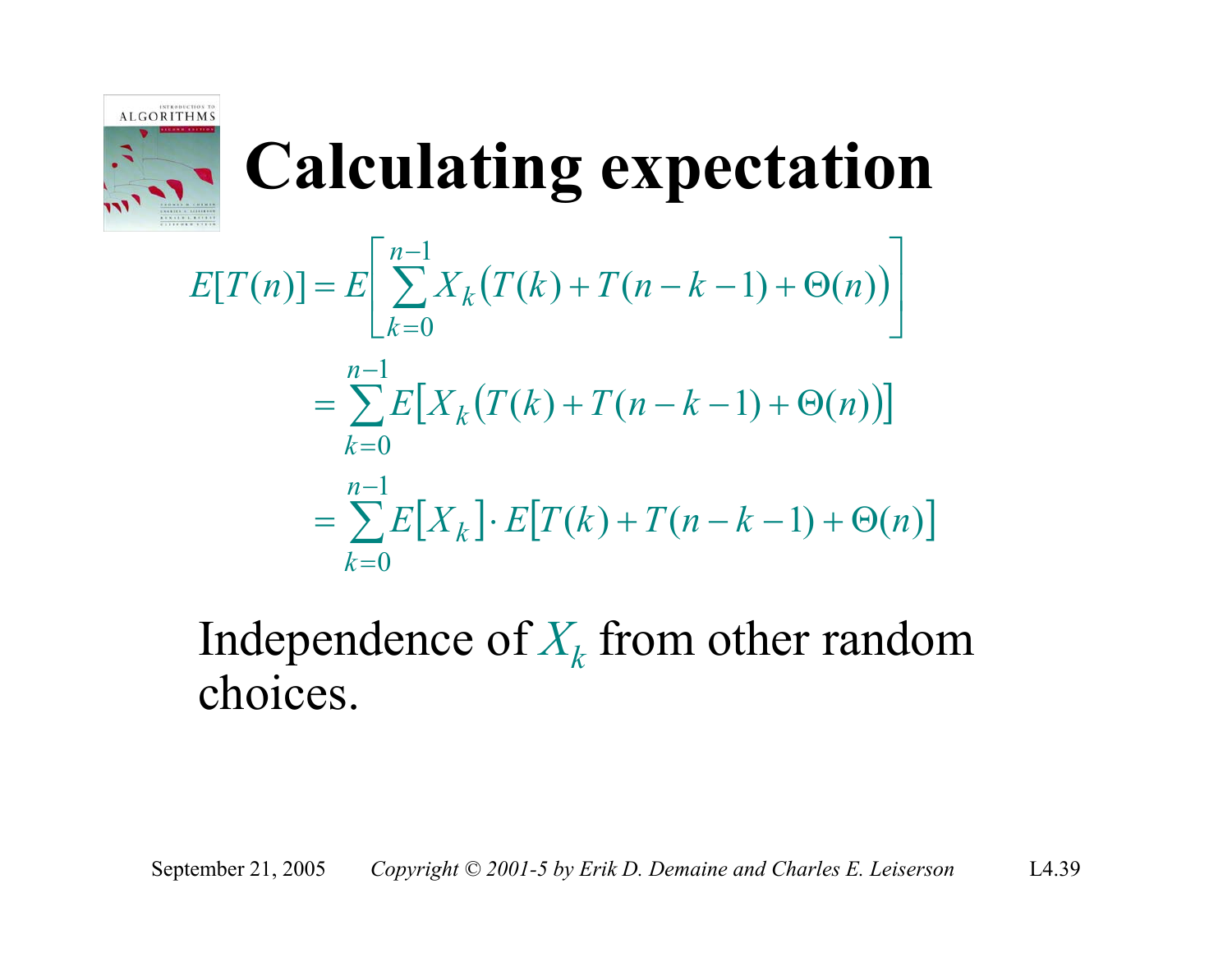

$$
E[T(n)] = E\left[\sum_{k=0}^{n-1} X_k (T(k) + T(n-k-1) + \Theta(n))\right]
$$
  
= 
$$
\sum_{k=0}^{n-1} E[X_k (T(k) + T(n-k-1) + \Theta(n))]
$$
  
= 
$$
\sum_{k=0}^{n-1} E[X_k] \cdot E[T(k) + T(n-k-1) + \Theta(n)]
$$
  
= 
$$
\frac{1}{n} \sum_{k=0}^{n-1} E[T(k)] + \frac{1}{n} \sum_{k=0}^{n-1} E[T(n-k-1)] + \frac{1}{n} \sum_{k=0}^{n-1} \Theta(n)
$$

#### Linearity of expectation;  $E[X_k] = 1/n$ .

September 21, 2005 *Copyright © 2001-5 by Erik D. Demaine and Charles E. Leiserson* L4.40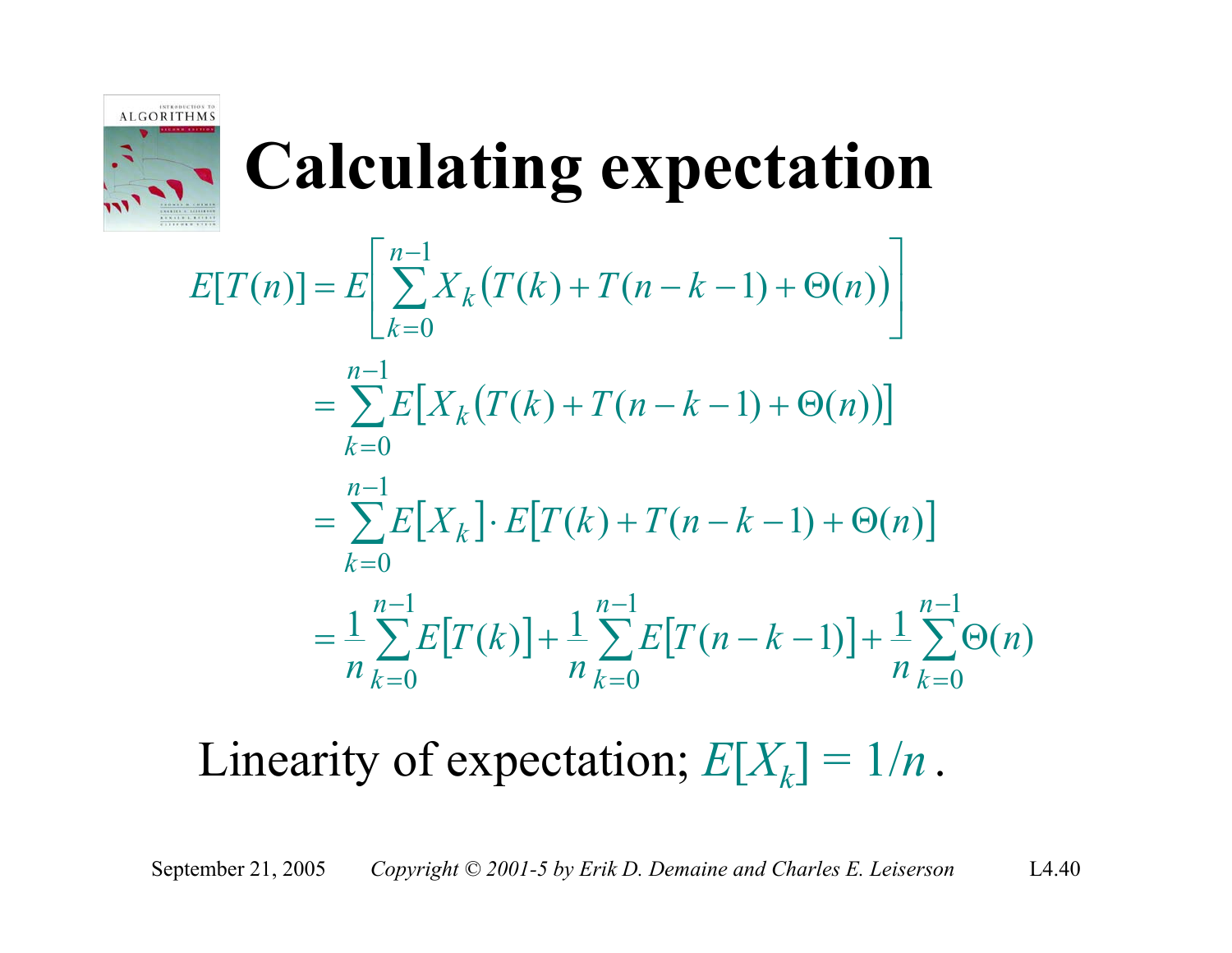

| $E[T(n)] = E\left[\sum_{k=0}^{n-1} X_k(T(k) + T(n-k-1) + \Theta(n))\right]$                                                      |                                            |
|----------------------------------------------------------------------------------------------------------------------------------|--------------------------------------------|
| $n-1$<br>= $\sum E[X_k(T(k) + T(n - k - 1) + \Theta(n))]$<br>$k=0$                                                               |                                            |
| $n-1$<br>$= \sum E[X_k] \cdot E[T(k) + T(n-k-1) + \Theta(n)]$<br>$k=0$                                                           |                                            |
| $=\frac{1}{n}\sum_{k=0}^{n-1}E[T(k)]+\frac{1}{n}\sum_{k=0}^{n-1}E[T(n-k-1)]+\frac{1}{n}\sum_{k=0}^{n-1}\Theta(n)$<br>$n_{k=0}^-$ |                                            |
| $= \frac{2}{n} \sum_{k=1}^{n-1} E[T(k)] + \Theta(n)$                                                                             | <b>Summations have</b><br>identical terms. |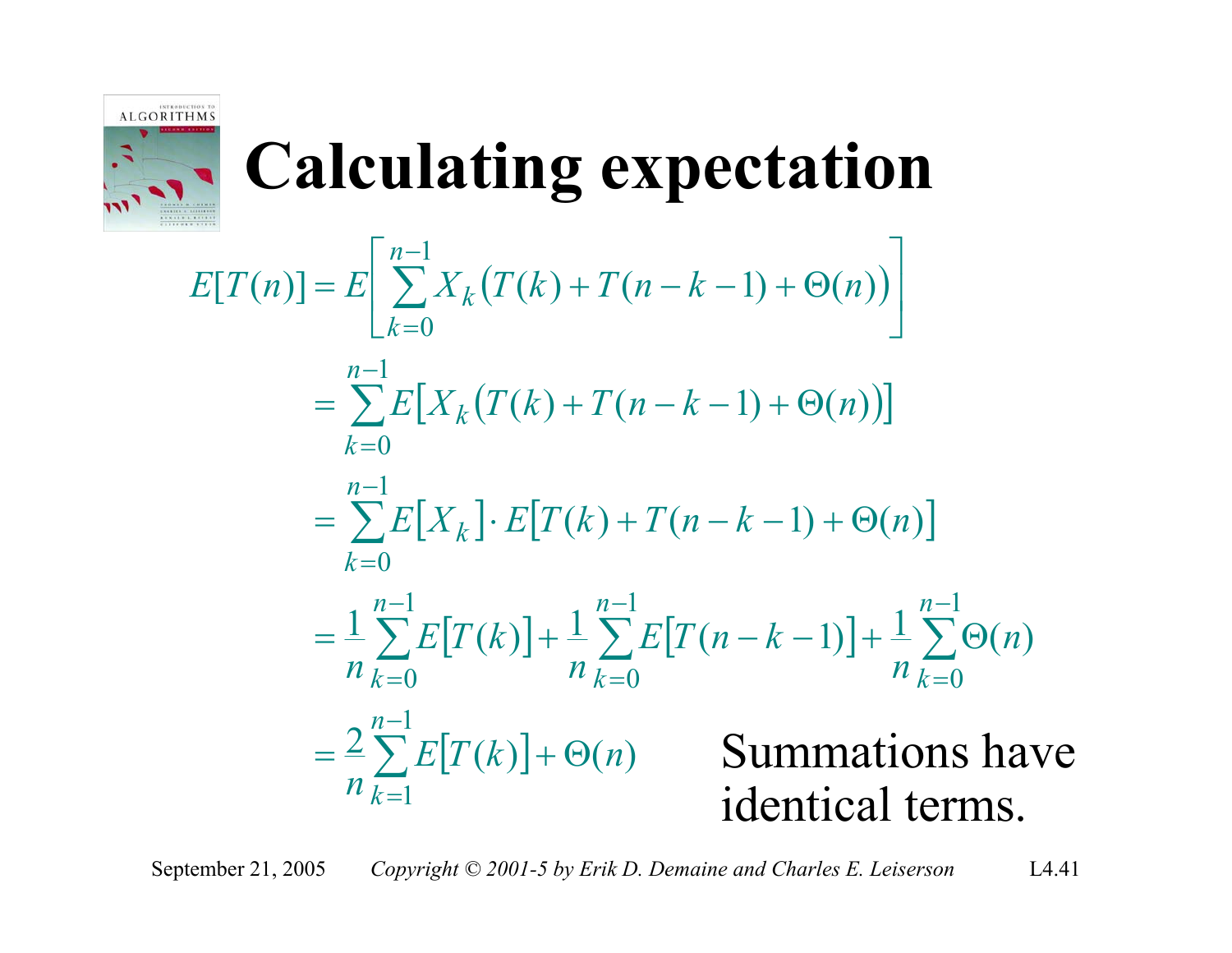

#### **Hairy recurrence**

$$
E[T(n)] = \frac{2}{n} \sum_{k=2}^{n-1} E[T(k)] + \Theta(n)
$$

(The  $k = 0$ , 1 terms can be absorbed in the  $\Theta(n)$ .)

#### **Prove:**  $E[T(n)] \leq a n \lg n$  for constant  $a > 0$ .

• Choose *<sup>a</sup>* large enough so that *an* lg *<sup>n</sup>* dominates  $E[T(n)]$  for sufficiently small  $n \ge 2$ .

Use **fact:** 
$$
\sum_{k=2}^{n-1} k \lg k \le \frac{1}{2} n^2 \lg n - \frac{1}{8} n^2
$$
 (exercise).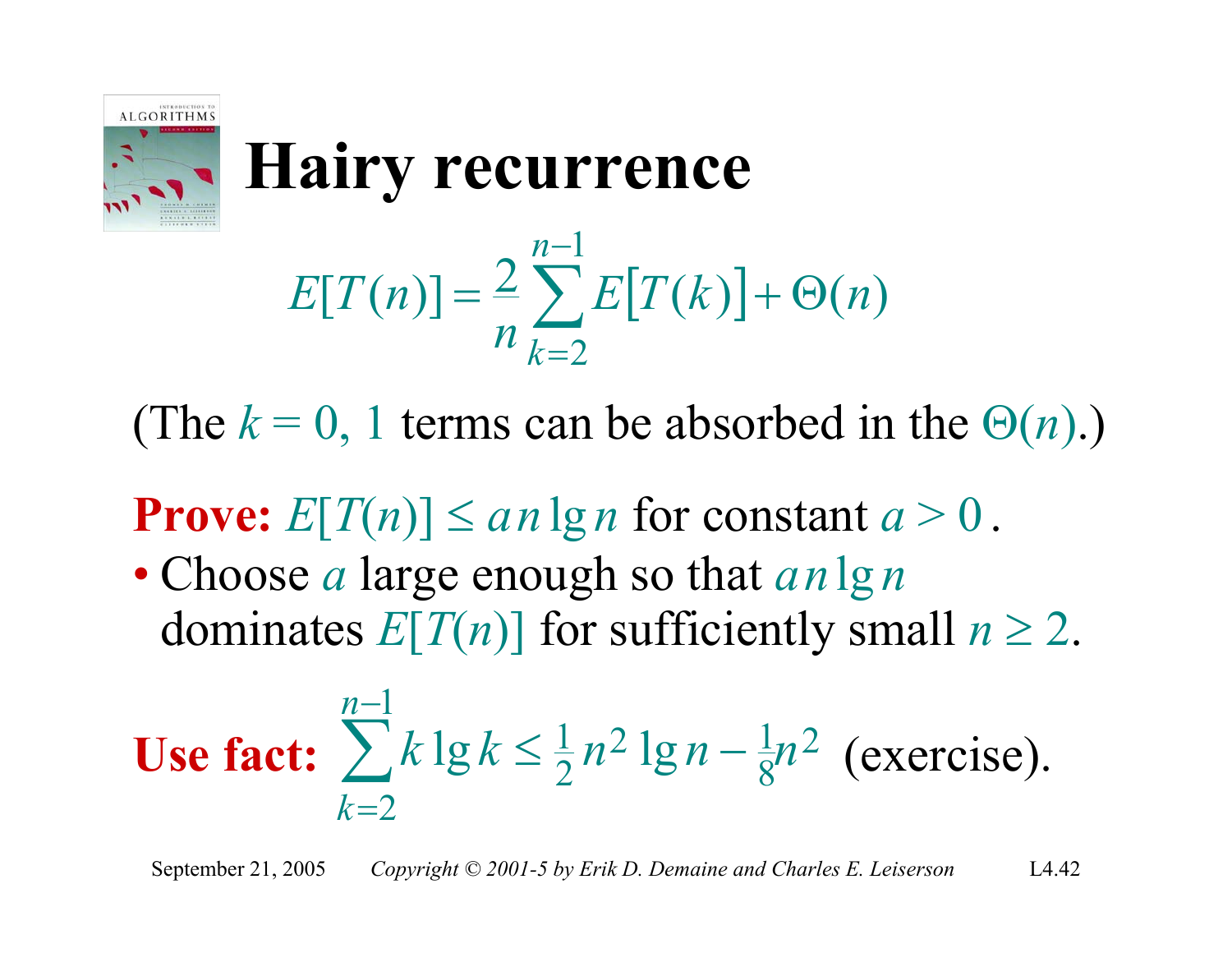

 $[T(n)] \leq \frac{2}{n} \sum_{k=1}^{n-1} ak \lg k + \Theta(n)$ 2 $ak \lg k + \Theta(n)$ *n*  $E$ <sup>*T*</sup> $(n$ *n k*≤ $\leq \frac{2}{3} \sum ak \lg k + \Theta$ − =

#### Substitute inductive hypothesis.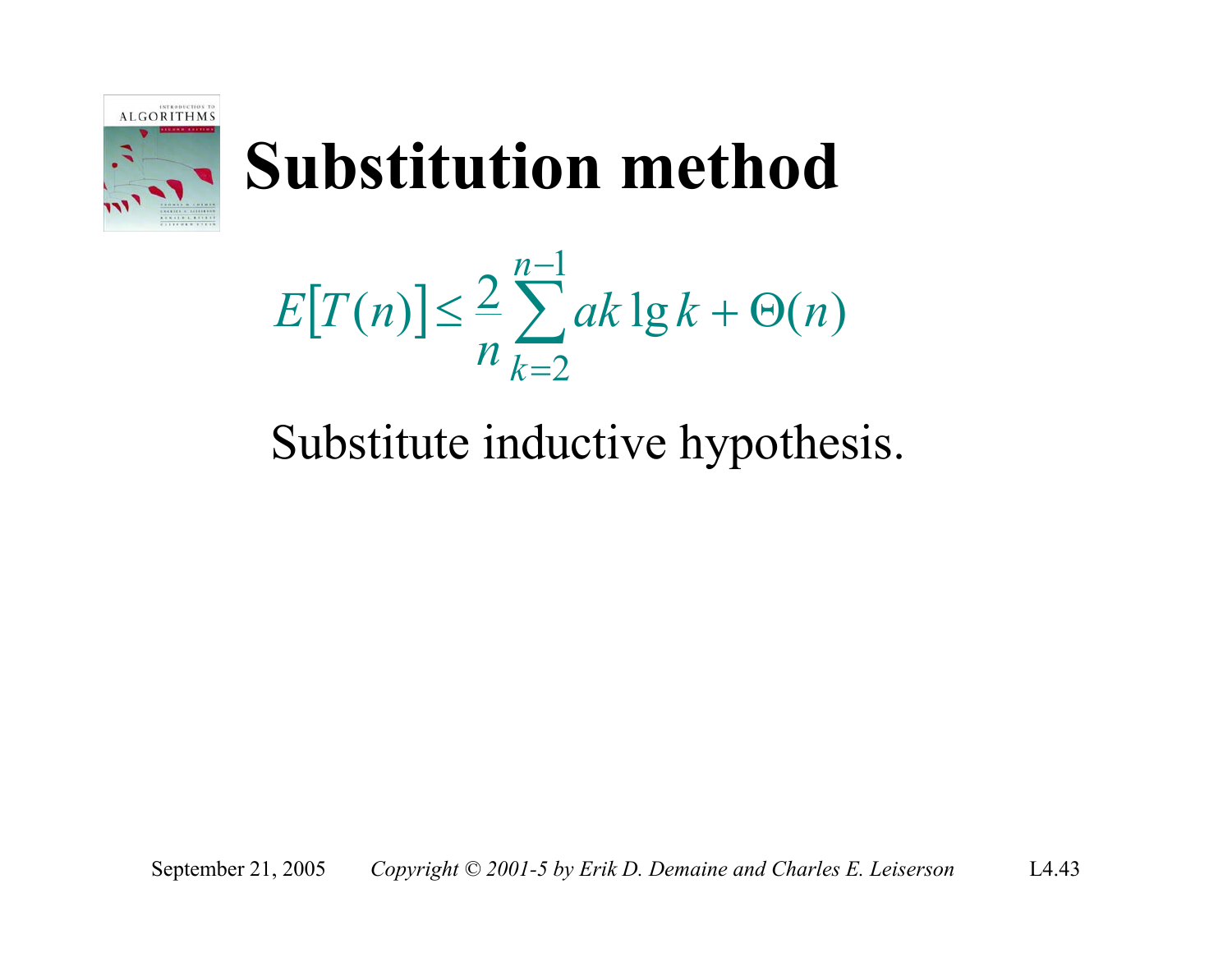

$$
E[T(n)] \le \frac{2}{n} \sum_{k=2}^{n-1} ak \lg k + \Theta(n)
$$
  

$$
\le \frac{2a}{n} \left(\frac{1}{2} n^2 \lg n - \frac{1}{8} n^2\right) + \Theta(n)
$$

Use fact.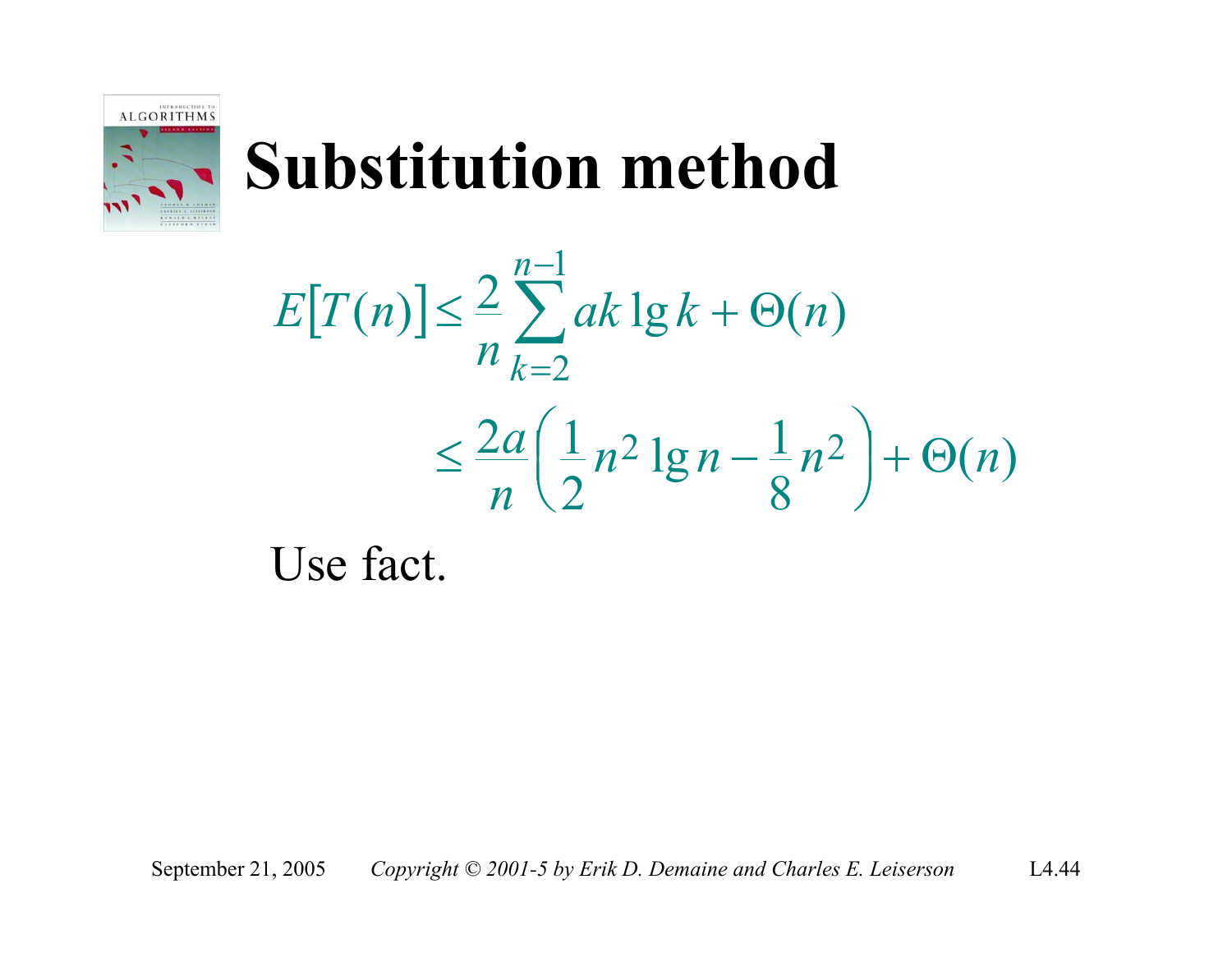

$$
E[T(n)] \le \frac{2}{n} \sum_{k=2}^{n-1} ak \lg k + \Theta(n)
$$
  

$$
\le \frac{2a}{n} \left(\frac{1}{2} n^2 \lg n - \frac{1}{8} n^2\right) + \Theta(n)
$$
  

$$
= an \lg n - \left(\frac{an}{4} - \Theta(n)\right)
$$

Express as *desired – residual*.

September 21, 2005 *Copyright © 2001-5 by Erik D. Demaine and Charles E. Leiserson* L4.45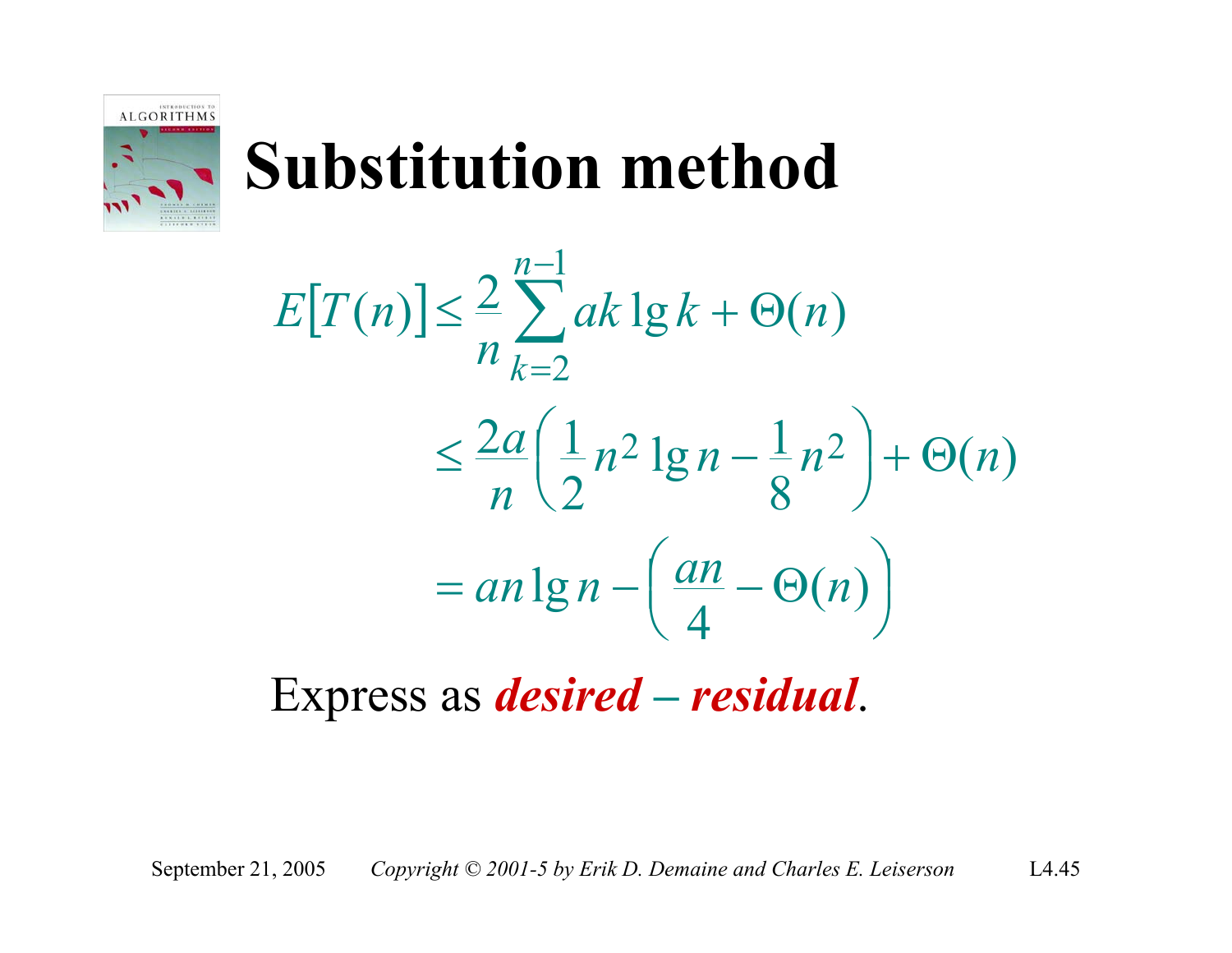

$$
E[T(n)] \leq \frac{2}{n} \sum_{k=2}^{n-1} ak \lg k + \Theta(n)
$$
  
= 
$$
\frac{2a}{n} \left( \frac{1}{2} n^2 \lg n - \frac{1}{8} n^2 \right) + \Theta(n)
$$
  
= 
$$
an \lg n - \left( \frac{an}{4} - \Theta(n) \right)
$$

 $\leq a n \lg n$  ,

#### if *a* is chosen large enough so that *an*/4 dominates the Θ(*n*).

September 21, 2005 *Copyright © 2001-5 by Erik D. Demaine and Charles E. Leiserson* L4.46